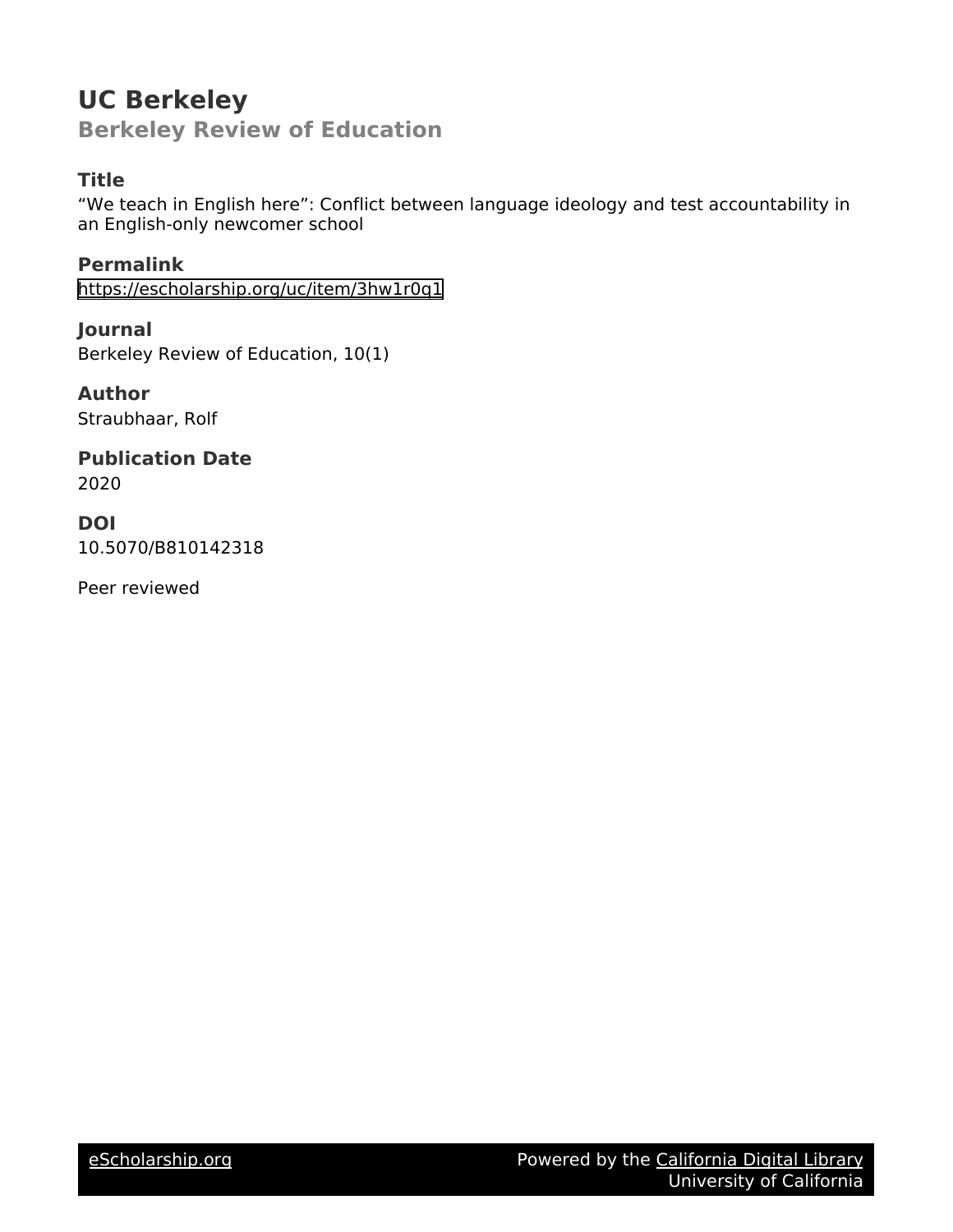# "We Teach in English Here": Conflict Between Language Ideology and Test Accountability in an English-Only Newcomer School

Rolf Straubhaar<sup>1</sup> Texas State University

#### **Abstract**

*Ideologies regarding what is "good" teaching undergird common teaching practices and pedagogical decisions, which may support and/or run counter to the broader policy environment in which they occur (Gibson, 1998). Drawing from a six-month ethnography of 10th-grade newcomer students from Mexico and their teachers in a Central Texas English high school English-immersion program, this article explores seemingly contradictory teacher practices regarding the use of English and Spanish in the classroom. I argue that these varying practices represent a tension between the school's official English-only policy and a broader political ideology prioritizing performance on standardized tests that led to allowances of student Spanish language use. These findings add to our understanding of the influence and effects of standardized testing on teacher and administrator priorities and the potential cost to the real-world language needs of newcomer students.*

*Keywords*: language ideologies, high-stakes testing, immigrant education, English language education

On a sunny afternoon early in January of 2010, I was sitting in Ms. Johnson's<sup>2</sup> writing classroom at Literacy High, a Central Texas two-year

Berkeley Review of Education Vol. 10 No. 1

<sup>&</sup>lt;sup>1</sup> Correspondence concerning this article should be addressed to Rolf Straubhaar, Texas State University, 601 University Drive, San Marcos, TX 78666. Email: straubhaar@txstate.edu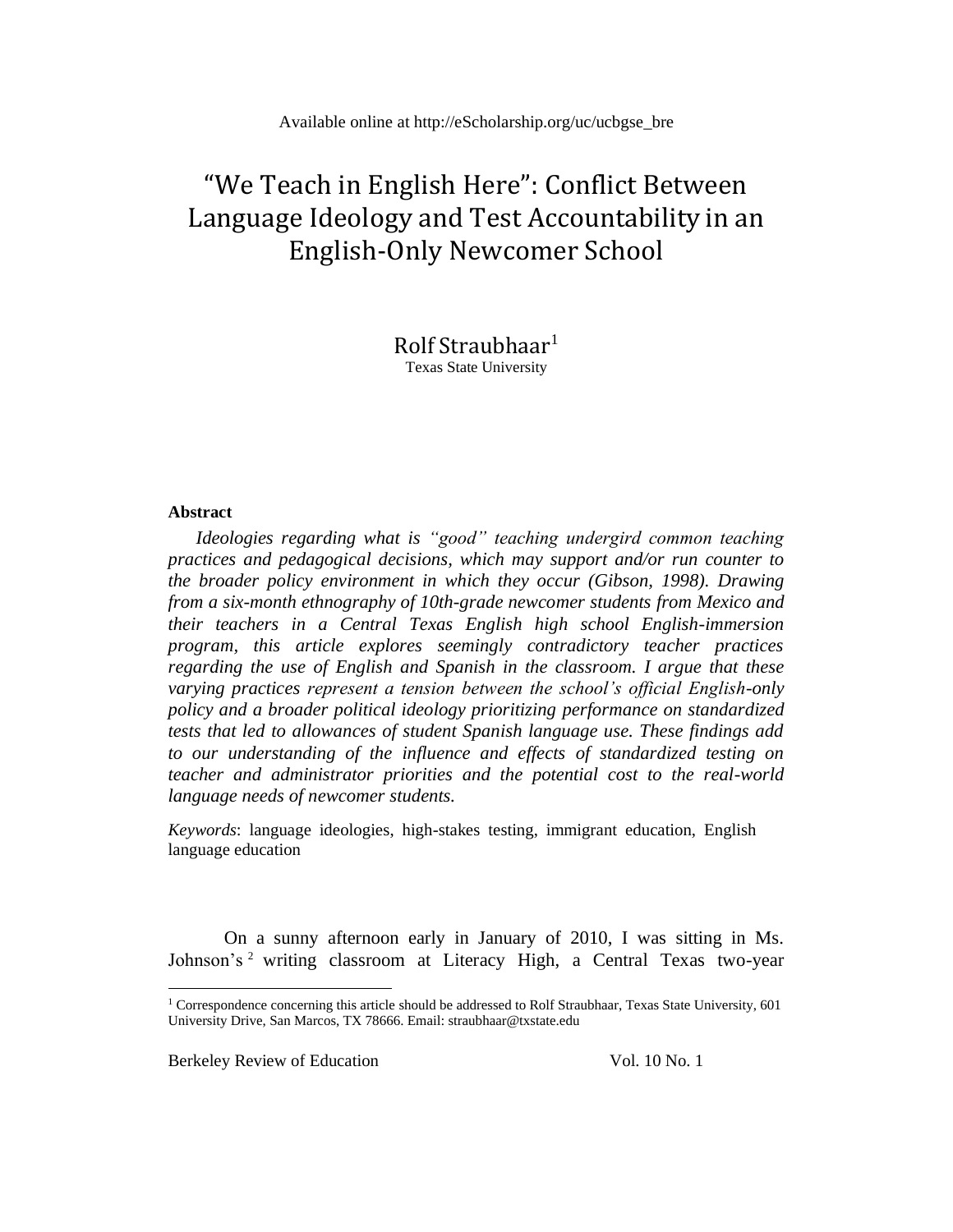newcomer transition high school.<sup>3</sup> Students had time to work on yesterday's homework: an opinion essay about sex education in schools. The focus was on producing essays with a clear separation between introduction, body, and conclusion. This assignment, and this course, fit into the larger mission of Literacy High: to provide recent newcomers who lacked English language fluency—from across the school district—with opportunities to develop that fluency. The goal being that upon completion of the program, students could return to their traditional neighborhood high schools with the linguistic and cultural skills they needed to succeed during their junior and senior years.

After a brief explanation by Ms. Johnson on how class time would be organized that day, students were given time to work by themselves or in small groups. During that time, I heard Spanish at nearly every table as the predominantly Mexican-origin, Spanish-speaking student population of Literacy High worked together to help find vocabulary words in dictionaries, conjugate verbs, write complete sentences, and correct noun-verb agreement. For about 20 minutes, Ms. Johnson remained at her desk while students engaged in these activities and during this time she made no comments regarding students' use of Spanish in their independent work. Having only begun my observations a week prior, I circulated between tables during this time introducing myself and offering help with the assignment. As the use of Spanish seemed to be tolerated, I began speaking in Spanish myself as I answered students' questions.

After going briefly into the hallway to answer a phone call, Ms. Johnson came back into the room and circulated among the student tables, answering questions and clarifying misunderstandings as she went. When she came to the table where I was sitting, her smiling face became stern when she heard me speaking in Spanish. She tapped me on the shoulder and asked me to step aside to speak with her in private. In the hall, she stated "I know you're still somewhat new, and I appreciate the research you're doing and the help you're providing to the students with their assignment, but I just wanted to clarify." Pausing and lowering her tone for emphasis, she looked me in the eye and said, "We teach in English here."

Not wanting to get off on the wrong foot, I quickly apologized and said it would not happen again. However, I felt confused. Ms. Johnson offered no similar

<sup>&</sup>lt;sup>2</sup> This school's name and the names of all participants have been replaced with pseudonyms that are used throughout this article.

<sup>&</sup>lt;sup>3</sup> In this particular district, a newcomer school was defined as one that targets particular populations of immigrants who have recently arrived from other countries (including all immigrants who arrived in the United States in the last two years) who do not demonstrate a fluent command of English, as measured by the administration of the WIDA-ACCESS Placement Test, or W-APT.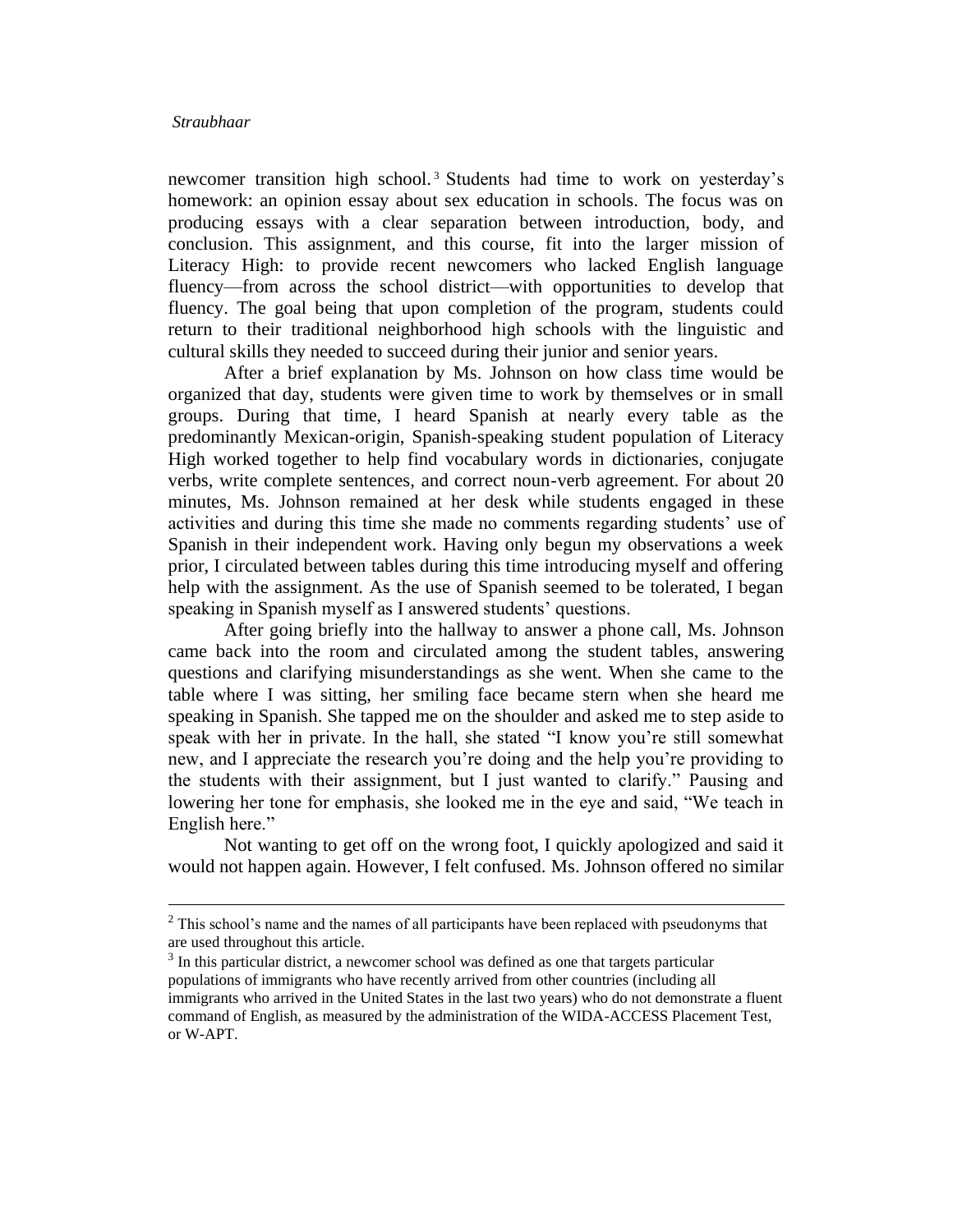correction to students who spoke in Spanish while working on the assignment, and in other classrooms I heard teachers speaking in Spanish at times to clarify misunderstandings or repeat instructions. Yet despite the use of Spanish in the classroom, when asked directly about school language policy, teachers and students universally stated that Literacy High had a strict English-only policy.

This vignette captures the tension that I sought to address with my ethnographic study at Literacy High: What language ideologies—or shared set of beliefs about language that justify (and restrict) particular forms of language use (Silverstein, 1996)—are reflected in the co-constructed activities occurring in Literacy High classrooms between teachers and students? And in what ways do these various ideologies compliment, contradict, and/or complicate one another? In response to the first question, I argue that Literacy High teachers' statements supporting a strict English-only policy represented a language ideology which held English as a linguistic standard (Silverstein, 1996), or a universal norm to which all speakers were expected to adhere. However, as attention to the second question illuminates, at the same time, a common political ideology prioritizing standardized test performance complicated the English-only language ideology. The result was a pragmatic allowance of Spanish in classrooms when such allowance improved students' written work in English. The prioritization of standardized test performance fits within a larger sociopolitical context of highstakes accountability associated with standardized test results (Au, 2009) and the fact that in the United States written work is more comprehensively assessed, through standardized tests, than oral English proficiency (Menken, 2008). At Literacy High, the mixture of these two language ideologies—English-only and the pragmatic use of Spanish for test performance—resulted in a setting where students predominantly expressed feeling comfortable using Spanish to complete their schoolwork, though confusion existed at times when—as happened to me that afternoon in Ms. Johnson's room—the use of Spanish seemed arbitrarily penalized.

Given the increasing number of Spanish-speaking English learners in U.S. classrooms (National Center for Education Statistics, 2019), alongside the continued presence of high-stakes testing across the United States (Valenzuela et al., 2015), the insights provided in this article regarding how one school serving large numbers of English learners wrestled with these competing priorities may be useful to teachers and administrators working in similar settings. To make this argument, I first outline the theoretical framework of language ideologies and then give an overview of my methods. Next, I explain my findings concerning the ways in which a school-level, English-only language ideology conflicted with the larger political reality of high-stakes accountability based on standardized testing. From these findings, I discuss how this conflict had an adverse effect on the ability of the newcomer students to learn English.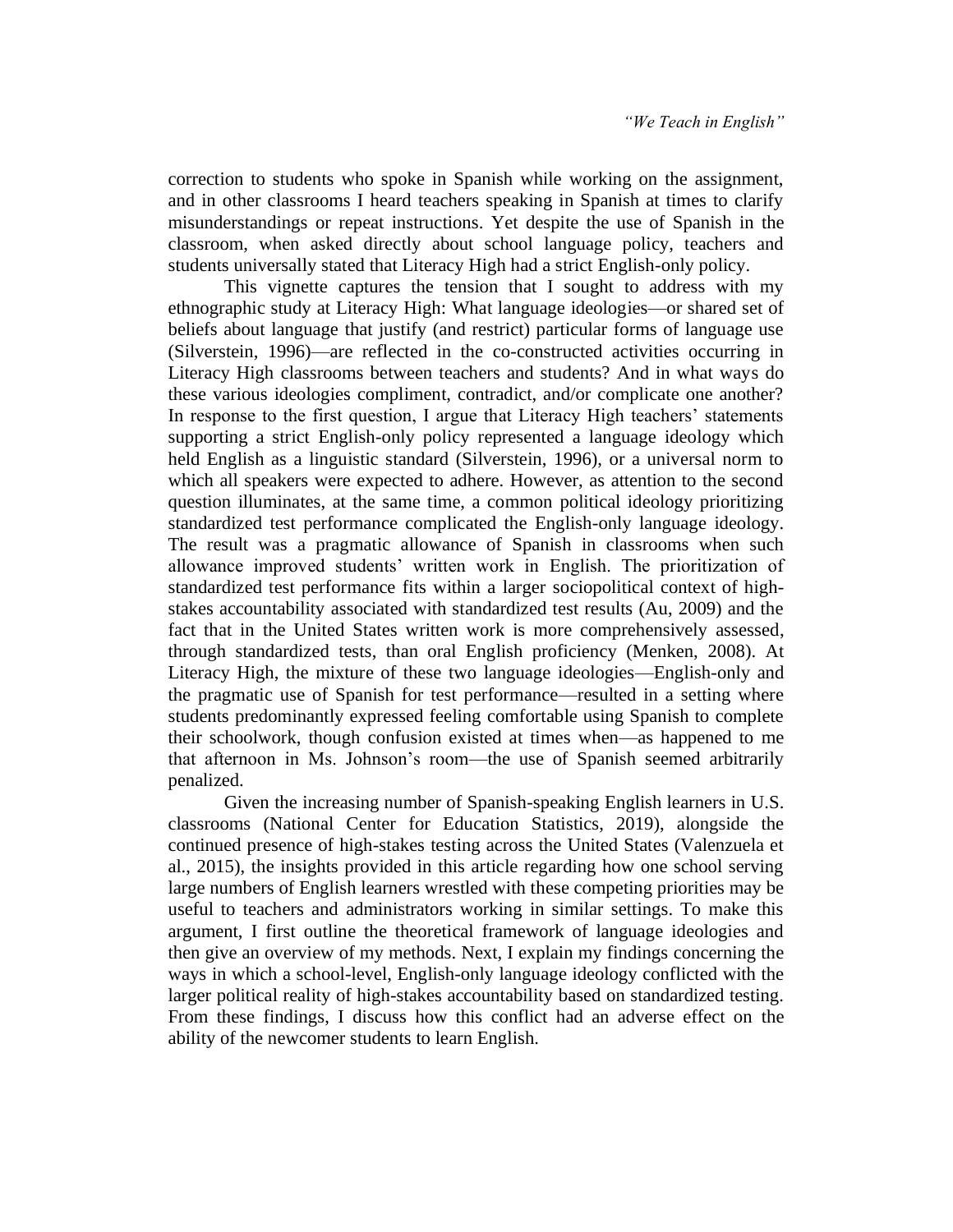## **Theoretical Framework**

In his groundbreaking article, Michael Silverstein (1979) defined *language ideologies* as "any sets of beliefs about language articulated by the users as a rationalization or justification of perceived language structure and use" (p. 193). Kroskrity (2010) built upon this definition, noting the agendas inherent in language ideologies, as they "often index the political economic interests of individual speakers, ethnic and other interest groups, and nation states" (p. 192).

Language ideologies are contextually bound. For example, Errington (2001) argued that language ideologies are "situated, partial, and [based in users' interests]" (p. 110). Kroskrity (2010) similarly described language ideologies as being "multiple, context-bound, and necessarily constructed from the sociocultural experience of the speaker" (p. 192). Woolard (1998) argued that such situatedness is inevitable given that language ideologies only arise at "the intersection of language and human beings in a social world …. mediating … social forms and forms of talk" (p. 3). In short, the ideologies enacted by any given language actor at any given moment are dependent on the context in which that actor finds themselves. As a result, actors' enactment of language ideologies changes or varies across contexts.

Lastly, given the varying positionalities of different actors in any particular context, power is a crucial element of the interplay between language ideologies. As language ideologies are rooted in social practices (Kroskrity, 2010) and reflect social positions (Woolard, 1998), the inherently unequal nature of contemporary societies means that language ideologies are often utilized "in the service of the struggle to acquire or maintain power" (Woolard, 1998, p. 7). However, further complicating these power dynamics is the fact that "interlinked and often rival" (Collins, 1998, p. 257) language ideologies can be enacted in the same space, and often by the same actors. In the context of this study, these dynamics help explain why state- and national-level ideologies of high-stakes accountability—represented by policymakers in social positions of power challenged local ideologies at Literacy High, which prioritized real-world language use and acquisition.

#### **Language Ideologies and Languages of Instruction**

Beginning with the work of Shirley Brice Heath (1983), anthropologists of education have come to widely recognize the powerful role of ideology in how language socialization is carried out in schools and then connected to the larger society. As Woolard (1998) pointed out, "ideologies of language are not about language alone …. Rather, they underpin … such fundamental social institutions as … child socialization … the nation-state, [and] schooling" (p. 3). One specific focus within this scholarship is on ideologies of language of instruction, as they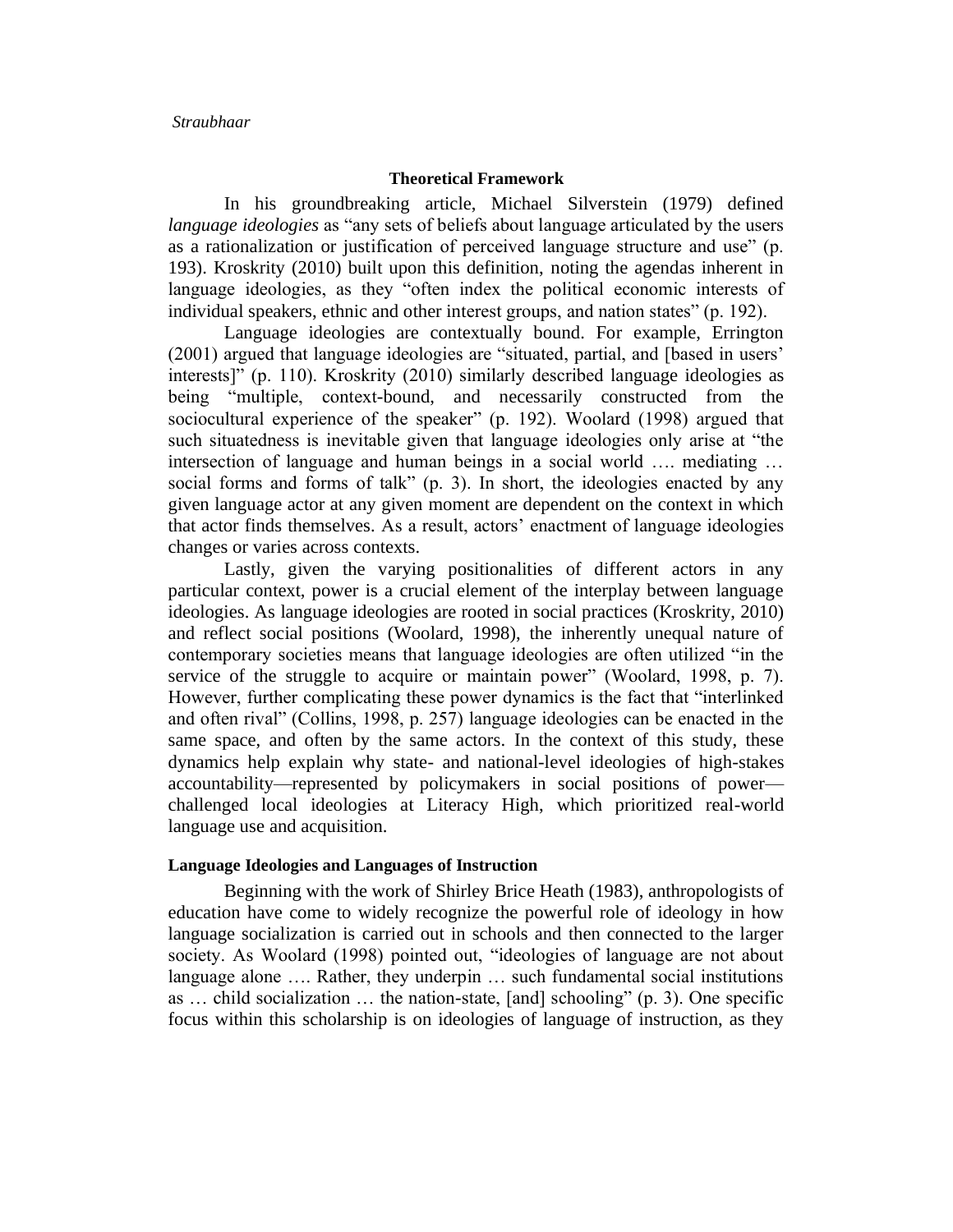are intrinsically bound to a school's formal context, perhaps even more so in language-focused schools like Literacy High.

Language instruction is inherently linked with power. Languages used by dominant groups tend to be given priority in formal school settings (Wortham, 2008) and used as the language of instruction (Watson, 2007). Curricula can imply superiority of the language of instruction over other languages (de los Heros, 2009). Because of their connection with power, the languages of instruction can hold hierarchical prestige even in the eyes of those who do not (yet) speak them (Hornberger, 1988). Often, students whose first language(s) are not the national or curricular standard (Silverstein, 1996) are marginalized by language ideologies that imply the inferiority of their first language(s) or dialect(s). Even when the dominant language is partially incorporated in student language use, it is still subjected to correction and stigma if it is intermingled with other languages, accents, or non-standardized variants of the dominant language. This stigmatization can obscure student linguistic practices, such as codeswitching (Heller, 2010) and translanguaging (García & Wei, 2013).

This phenomenon is present in various cultural contexts throughout the world (de los Heros, 2009; Dong, 2009; Gkaintartzi & Tsokalidou, 2011; Hornberger, 1988; Howard, 2007; LaDousa, 2010; Pujolar, 2010). As the language of power intersects with national ideologies and identities, scholars have noted a particular entrenchment of said ideologies. Hornberger (1998) noted, when dominant national language ideologies associate a particular language with a national identity that is assumed to transcend ethnic and cultural boundaries, it is very difficult to promote any form of language instruction in school that is focused on promoting full fluency in languages other than the nationally accepted one.

In the United States, the language of instruction has been a hotly contested issue in education policy circles for both students whose first language is something other than English (Leung & Uchikoshi, 2012; Schmidt, 2007; Shannon, 1999) and students whose first language is a non-dominant variant of English (Brown, 2006; Collins, 1999; Siegel, 2006). California's Proposition 227—passed in the late 1990s, outlawing bilingual education and mandating English-only policies—has particularly shaped the last few decades of U.S. language policy and inspired similar moves by many other states (Stritikus, 2002). The continued dominant status of English within the United States is at the core of language of instruction debates. Schmidt (2007) stated,

Within [the United States], English is "normalized," and any public actions (by individuals or by social and political groups) that implicitly or explicitly challenge that apparent social reality are experienced as "abnormal" and "illegitimate" by those for whom the English fact has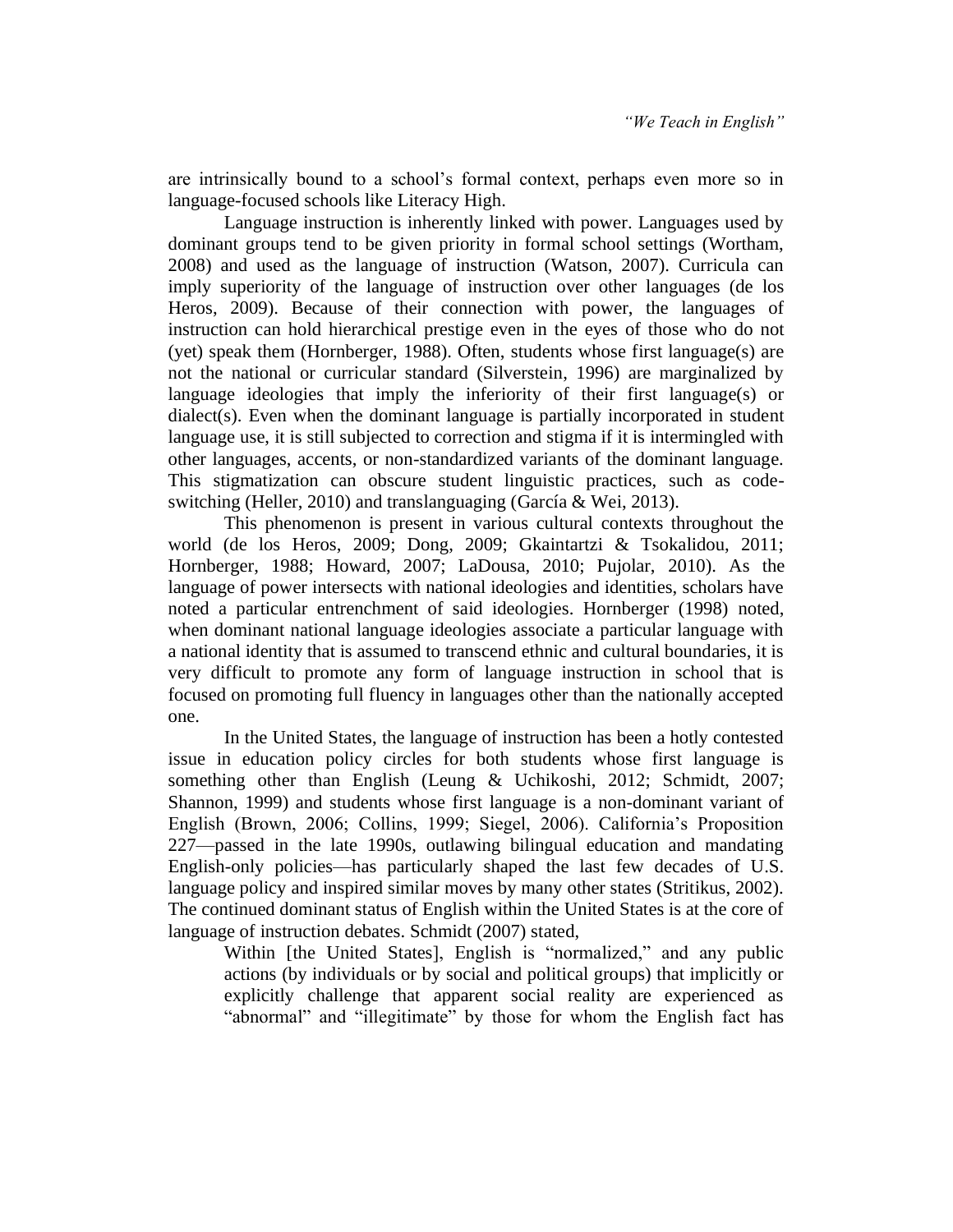been normalized. In this manner, cultural power operates ideologically to legitimate itself. (p. 204–205)

Silverstein (1996) described this dominance by identifying English as "the Standard," a linguistic symbol of the "uniform public Culture" that the U.S. as a nation tries to articulate (p. 284). As Milroy (2000) noted in agreement, "[this] standard is ideologized as a neutral reference point for all descriptions of variation" (p. 82).

Previous ethnographic studies on students whose first language is something other than English in U.S. schools have documented the various ways that this dominance and standardization of English can exhibit itself—particularly in classroom settings focused on English learning (Griswold, 2011; Handsfield  $\&$ Crumpler, 2013). In some settings, students who are placed in classrooms and programs focused on English language acquisition are described in pejorative terms (e.g., disrespectful, incompetent, impaired) more often than students who speak English as a first language (Talmy, 2009). As this intersects with race, teachers have been shown to treat English learners differently in ways that manifest unspoken teacher beliefs regarding second-language students of color (Razfar, 2012), particularly reinforcing the notion that there is a "correct" way of speaking English through their repeated correction of English learners' speech (Razfar, 2006). In each of these studies, the teacher actions directed toward English learner students reflect a consistent language ideology supporting English as a linguistic standard to which all students should aspire.

The present article builds upon this previous work by identifying language ideologies present in a school setting with large populations of recent newcomers and analyzing how contextual political pressure can lessen or complicate the degree to which language ideologies are enacted by both teachers and students. As Collins (1998; see also Hertzberg, 1998) has pointed out, in any given cultural context "interlinked and often rival" (p. 257) language ideologies can be pushed by different actors, or at times through conflicting actions by the same actors. In the present study, I argue that such "interlinked and rival" (Collins, 1998, p. 257) ideologies can be simultaneously held by school-level actors, such as teachers and administrators, whose actions can in one moment promote authentic student language acquisition and in another promote short-term solutions that undercut language learning for the sake of improved standardized test performance. Such ideological disjuncture is of particular interest in educational settings, due to the potential consequences of such on students' school experiences and achievement.

#### **Method**

I used ethnographic methods in this study, specifically semi-structured interviews (with students and teachers) and participant observation (of students and teachers within their classroom contexts). In total, I conducted 21 classroom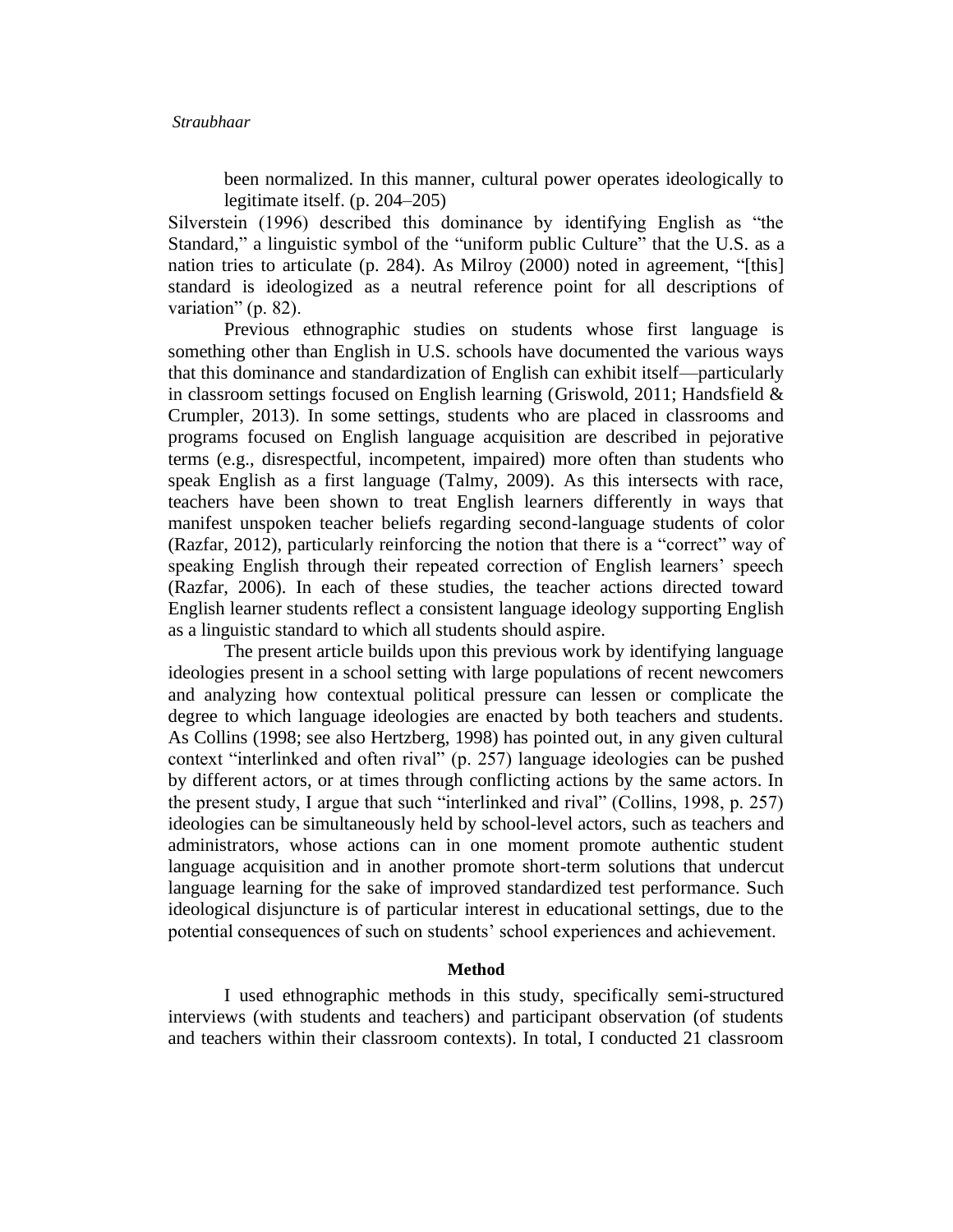participant observations (35 total hours of observation) and 57 interviews with teachers and students at Literacy High during 28 school visits over a six-month period.

## **Participant Selection**

The primary study population consisted of fourteen 10th-grade Latinx newcomer students from Mexico and eight teachers and administrators who taught and worked with Literacy High students. I also interviewed all seven teachers at Literacy High who taught classes with students from my primary population, as well as one administrator. All relevant teachers and administrators were willing to participate. For more details on the faculty interviewed, see Table 1.

# **Table 1**

*Literacy High Faculty Participant Demographics*

| Faculty name | Gender | Ethnicity    | Position                      | Spanish                       |
|--------------|--------|--------------|-------------------------------|-------------------------------|
|              |        |              |                               | fluency                       |
| Ms. Carter   | Female | Latinx       | Principal                     | Fluent                        |
| Ms. Hall     | Female | Latinx       | Teacher<br>(geometry)         | Fluent                        |
| Mr. Walker   | Male   | White        | Teacher (U.S./art<br>history) | Fluent                        |
| Ms. Johnson  | Female | White        | Teacher (writing)             | None                          |
| Mr. Robinson | Male   | <b>Black</b> | Teacher<br>(English)          | None                          |
| Ms. Stewart  | Female | White        | Teacher (reading)             | Basic oral<br>capacity        |
| Ms. Allen    | Female | White        | Teacher<br>(biology)          | Basic oral<br>capacity        |
| Mr. Nelson   | Male   | White        | Teacher<br>(technology)       | <b>Basic oral</b><br>capacity |

All 14 student participants had been in the United States for less than two years and were in their second year of coursework at Literacy High. I recruited participating students from an official list of Literacy High's students who were enrolled in 10th grade. All 10th-grade students who had immigrated from Mexico were given a chance to participate. The study was limited to Mexican newcomers to limit extraneous factors that might come into play should the population be more broadly defined. The study was also limited to the 10th grade because ninthgrade students at Literacy High were predominantly very new arrivals to the United States and had not been in the school long enough to have much depth of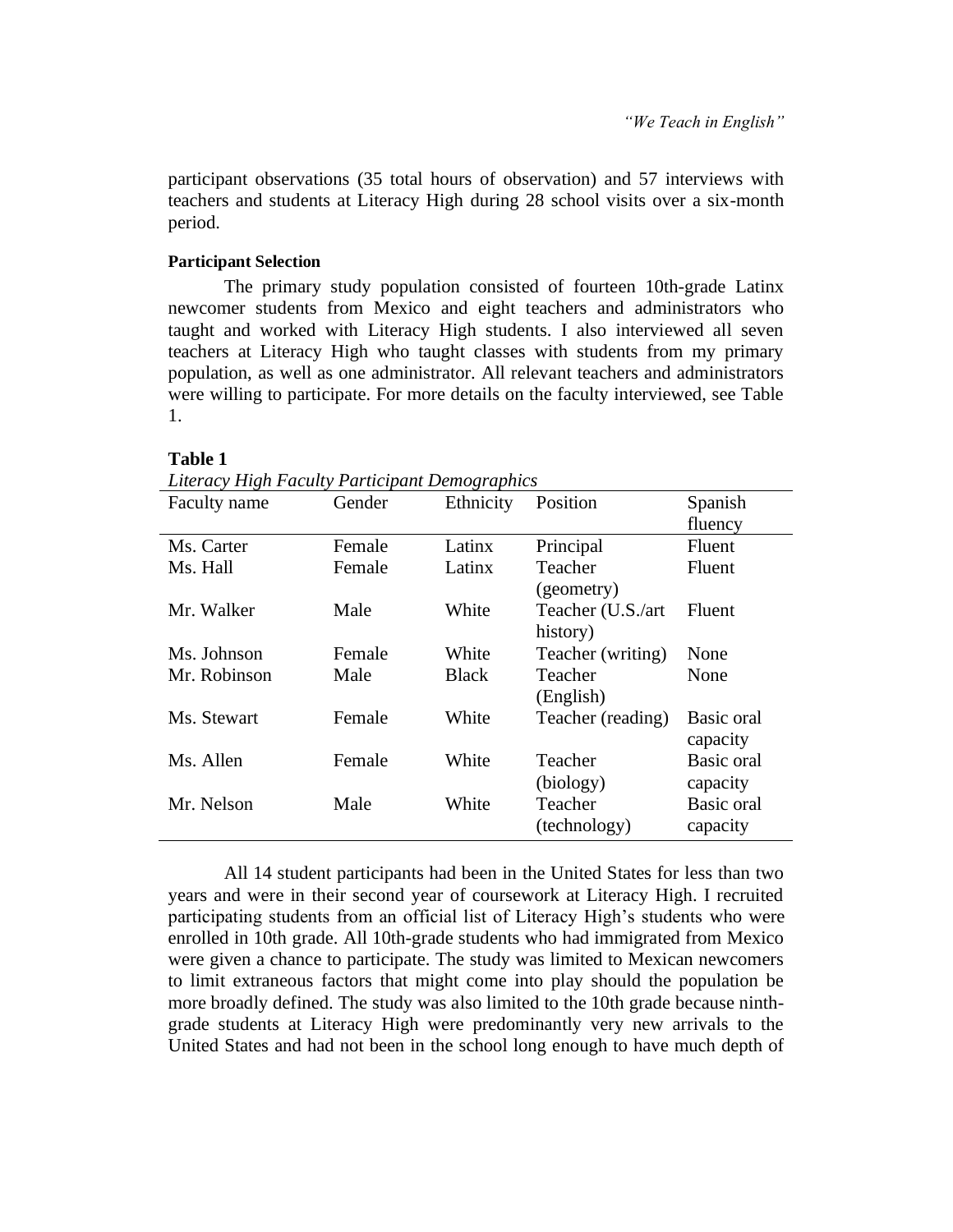experience in their new school setting. Fourteen eligible students returned signed consent forms and were interested in participating for the full six months.

The 14 students had varied levels of experience in Mexican schools prior to arriving in the United States. Raymundo, the student with least previous school experience, had finished the first year of *secundaria* (roughly the equivalent of grade seven in the United States, as Mexican *secundarias* typically correspond to grades seven to nine), whereas some students had finished one year or two of *preparatoria* (which typically includes grades 10 to 12). Interestingly—though outside the scope of the present study—all students self-identified as middleclass, despite the fact that some came from rural agricultural backgrounds and attended small public schools, whereas others were able to attend expensive private schools in metropolitan areas. For a detailed description of all participating students, see Table 2 below.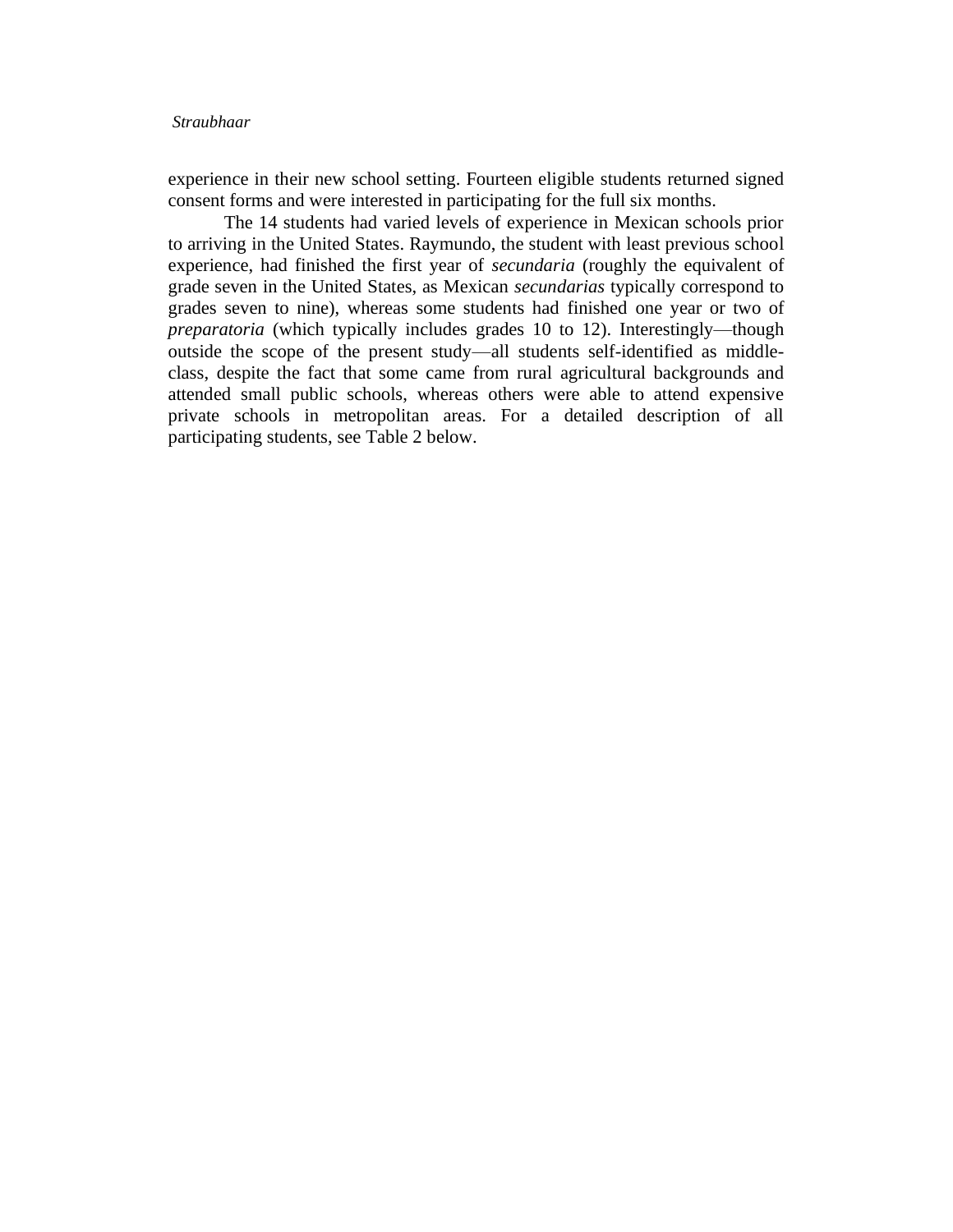*"We Teach in English"* 

| Student<br>name | Gender | Self-identified<br>social class | Area of origin in<br>Mexico | Years of schooling in<br>Mexico (last year<br>completed) | Private or<br>public<br>schools |
|-----------------|--------|---------------------------------|-----------------------------|----------------------------------------------------------|---------------------------------|
| Beatriz         | Female | Middle                          | Rural area                  | 10 (finished first year<br>of preparatoria)              | Public                          |
| Celio           | Male   | Middle                          | Rural area                  | 9 (finished<br>secundaria)                               | Public                          |
| Claudia         | Female | High-middle                     | Urban area                  | 11 (finished second<br>year of <i>preparatoria</i> )     | Private                         |
| Dolores         | Female | Middle                          | Urban area                  | 8 (finished second<br>year of secundaria)                | Public                          |
| Esteban         | Male   | Middle                          | Urban area                  | 9 (finished<br>secundaria)                               | Public                          |
| Eva             | Female | Middle                          | Rural area                  | 9 (finished<br>secundaria)                               | Public                          |
| Hector          | Male   | Middle                          | Rural area                  | 9 (finished<br>secundaria)                               | Public                          |
| Isabel          | Female | High-middle                     | Urban area                  | 10 (finished first year<br>of preparatoria)              | Private                         |
| Jorge           | Male   | Middle                          | Urban area                  | 9 (finished<br>secundaria)                               | Public                          |
| Josefina        | Female | Middle                          | Urban area                  | 10 (finished first year<br>of preparatoria)              | Private                         |
| Mercedes        | Female | Middle                          | Rural area                  | 9 (finished<br>secundaria)                               | Public                          |
| Ofelia          | Female | Middle                          | Urban area                  | 8 (finished second<br>year of secundaria)                | Public                          |
| Raymundo        | Male   | Middle                          | Rural area                  | 7 (finished first year of<br>secundaria)                 | Public                          |
| Teresa          | Female | Middle                          | Rural area                  | 11 (finished second<br>year of <i>preparatoria</i> )     | Public                          |

*Literacy High Student Participant Demographics*

**Table 2**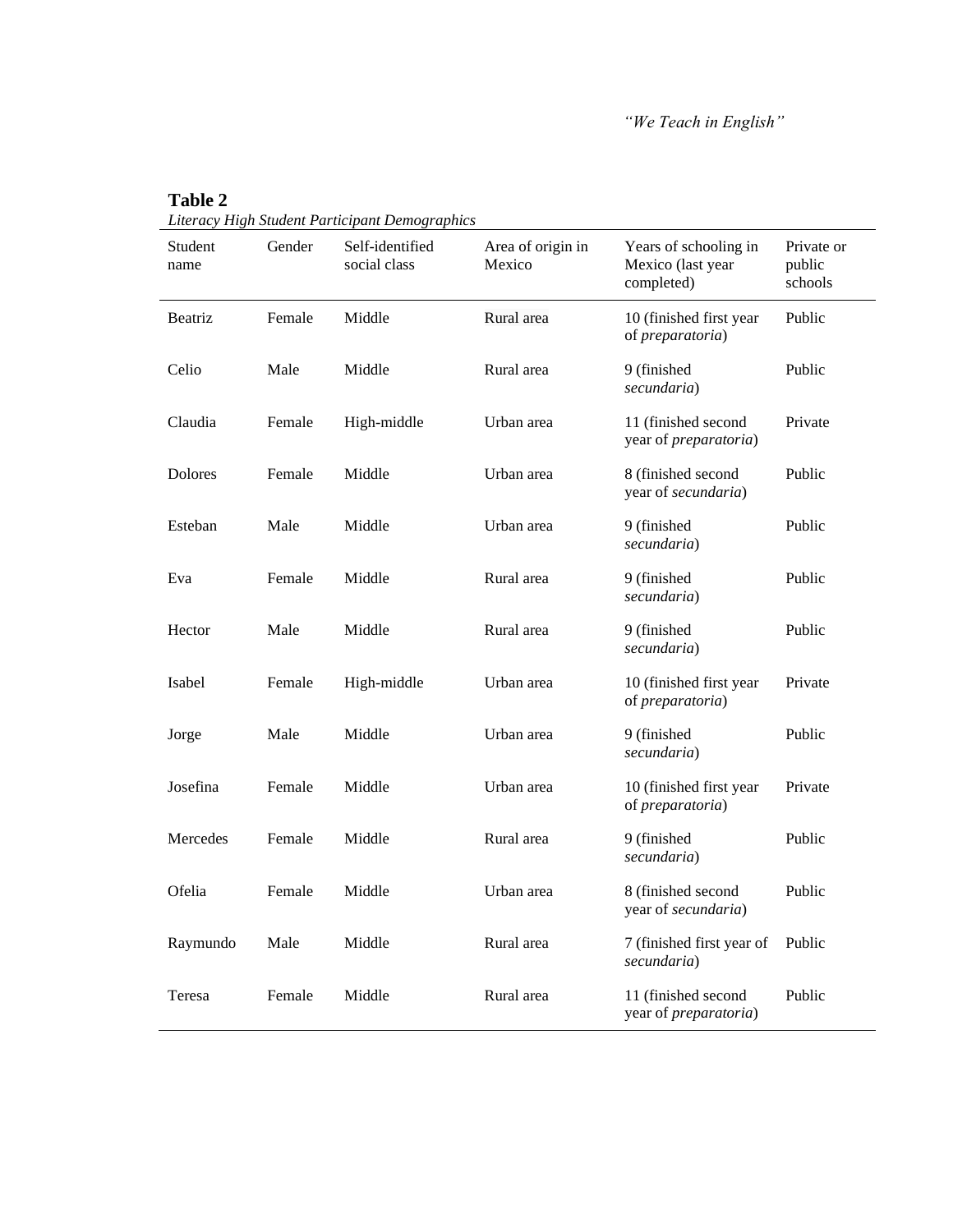# **Data Collection**

As mentioned above, I visited Literacy High 28 times over a six-month period. Observation formats varied depending on teacher and student attendance, periods when teachers asked not to be disturbed for testing, and the like. As a result, although I did not visit every classroom nor every participant during each school visit, I ensured, to the degree possible, that I observed and interviewed all participants an equivalent number of times, as I outline below.

I conducted two to three semi-structured interviews with each of the 14 students and their eight teachers and administrators. One student, Josefina, changed schools during the course of the study and thus was only interviewed twice. I interviewed all other students  $(n = 13)$  three times. I interviewed all teachers and administrators twice. Teacher and administrator interviews included questions on their impressions of each of the participating students, their beliefs regarding the use of English and Spanish in the classroom, and their perceptions and opinions of Literacy High and its policies in general. Similarly, student interviews included questions on their impressions of their teachers, their experiences with the use of both English and Spanish in Literacy High classrooms, their beliefs regarding the use of English and Spanish in the classroom, and their perceptions and opinions of Literacy High and its policies in general.

All teacher and administrator interviews were conducted in English. Student interviews were conducted in Spanish, with the exception of one student who insisted on being interviewed in English for language practice. Interviews lasted between 40 and 70 minutes, with most lasting around an hour. Throughout this article, individual interview and observation fieldnote citations can be identified by the dates that follow them. For example, a citation that refers to Jorge (5/14) refers to an interview conducted with Jorge on May 14th, and a citation that refers to Walker (3/12) refers to either an interview or classroom observation of Mr. Walker conducted on March 12th.

For classrooms observations, my intentional focus was to observe teachers' instruction and how students participated in day-to-day classroom activities. I documented all classroom participant observations through handwritten fieldnotes (written in English). These were jottings written at the time of observation that I then fleshed out and collected in a typed Microsoft Word document each evening after returning home. I audio recorded my interviews and then transcribed them, typically within several weeks of conducting them. Every month, I used open coding (Burnard, 1991) to code my most recent interviews and observations according to dominant themes that arose within the data. In this process, I read through all transcripts and fieldnotes, highlighting lines in the interviews and fieldnotes thematically as different ideas, or themes, recurred. Twice during the six-month period of data collection, I recoded all observations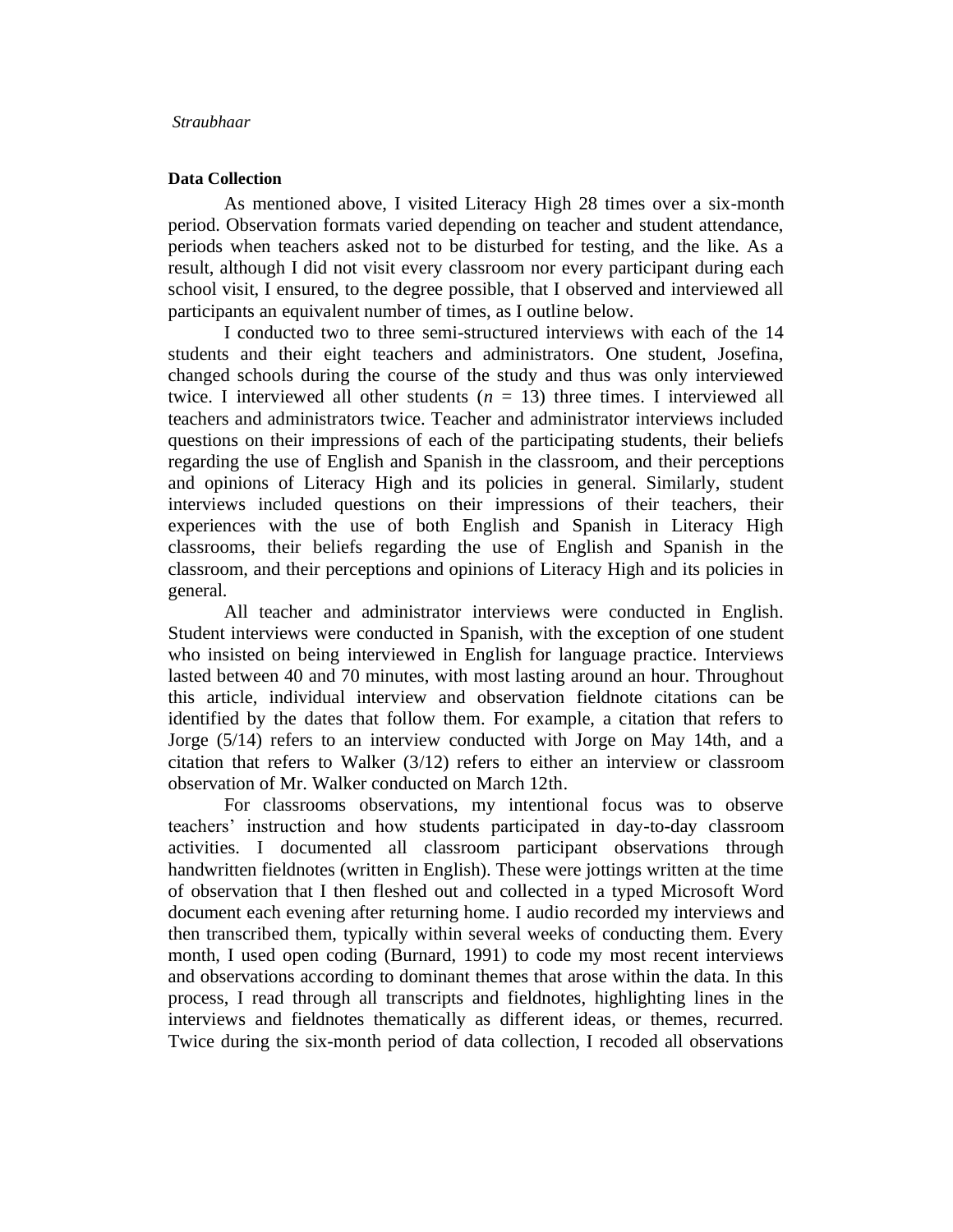and transcriptions to allow for the emergence of new trends and new codes within the larger set of fieldnotes (Emerson et al., 2011). I also did this to confirm trends I thought I was seeing within the data by revisiting the entire dataset to ensure those interview portions and/or fieldnote vignettes that struck me as representative really were repeated, and not just arbitrarily selected to confirm presumed findings. I was especially cognizant of the need to do this to work against my inherent biases that derived from my positionality (as I explain in more detail below).

#### **Positionality**

I am an upper-class, white male, born and raised in the United States. At the time of this study (2010), I was a graduate student. Though I had spent a great deal of time in my professional life working with Mexican immigrants, gaining some familiarity with Mexican culture through previous academic projects and professional experiences, inherent differences in positionality kept me from fully understanding their experiences as students at Literacy High and their daily lived realities as recent newcomers from Mexico. Language was also likely a source of some of this cultural distance, as despite years of Spanish language study, I am not a native Spanish speaker. I know this inevitably affected my data-collection abilities among the 14 students in this study, as my positionality meant I had no access to the "cultural intuition" (Delgado Bernal, 1998, p. 563) that Chicana scholars (such as Huber, 2009) have used to ground their research among Latinx populations. I recognize the "inherent intersubjectivity" of ethnographic work (Cruz, 2006, p. 38) and the reality that my personal biases and experiences color the interpretation, coding, and analysis of my interviews with both teachers and students.

#### **Findings**

The following section documents the enactment of various teacher practices regarding the use of English and Spanish in the classroom in Literacy High, often done in ways that appeared to work at cross-purposes. Specifically, I first explore instances in which Literacy High teachers allowed their students to speak in Spanish while engaging in coursework, along with instances in which teachers who spoke Spanish used that Spanish in their teaching. Second, I document instances of when teachers more explicitly modeled English and corrected students' use of Spanish. Last, I explore how students perceived these different pedagogical approaches to Spanish to be contradictory, and how they, at times, felt confused when trying to navigate classroom situations involving Spanish.

#### **Allowance of Spanish**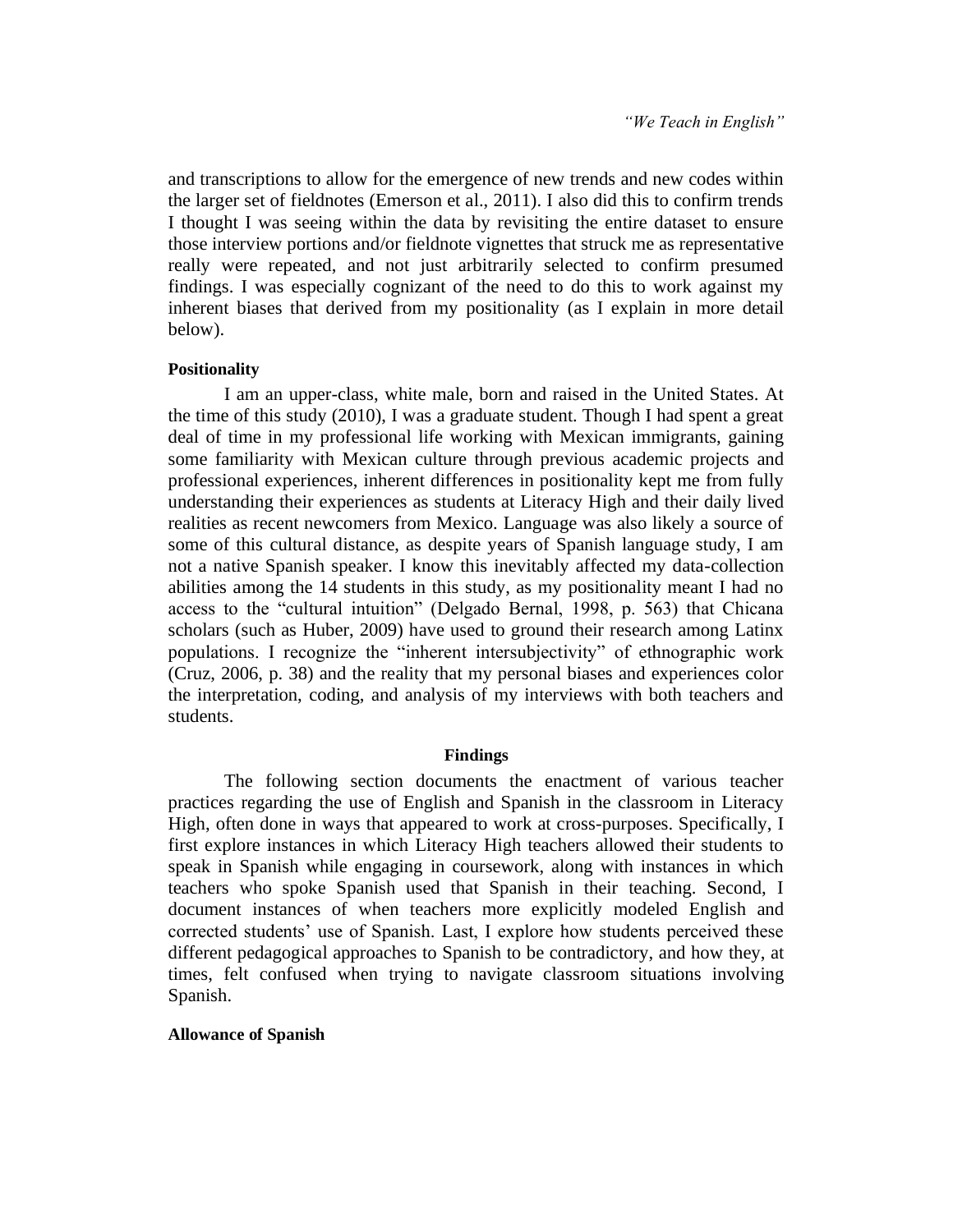In nearly all classes I observed, teachers allowed students' use of Spanish among themselves during independent work. I provide two explanatory examples: one of a class in which Spanish was allowed by a Spanish-speaking teacher (Walker, 3/9), and one in which Spanish was allowed by a teacher who did not speak Spanish (Robinson, 3/24).

On the day of the first example, I was already seated in the back of Mr. Walker's (3/9) U.S. history class as students came in before the bell. Teresa, one of this study's participants, came in with several friends, all laughing and joking in Spanish. Though one Spanish-language joke Teresa told under her breath led Mr. Walker (who spoke Spanish) to warn, "Hey, watch your mouth," the continued conversation in Spanish was allowed.

As students finished filing in and the bell rang, Mr. Walker began his lesson, part of a larger unit on World War I. Putting up a slide showing soldiers in trenches, Mr. Walker asked, "What event caused World War I?" Various students shared answers. Celio, another student in the study, yelled out, "*La triple alianza*."<sup>4</sup> Mr. Walker corrected him for calling out without raising his hand and for providing an incorrect answer but did not correct or redirect his use of Spanish. Later in the lesson, Mr. Walker called on Teresa, who had continued to chat with her friends in Spanish while taking notes, asking her to stop chatting and focus on her notes. Again, no correction was given for speaking in Spanish.

As Mr. Walker continued through his lesson, students regularly asked questions in Spanish. At one point when the projector stopped working and the screen turned blue, Teresa asked, "*¿Por qué es así?*"<sup>5</sup> to which Mr. Walker responded in English that he did not know. At several points, students asked in Spanish for permission to go to the bathroom. After the presentation, students were asked to complete a worksheet, and one student asked if they should summarize the lesson, stating "*¿Debo resumir o que tiene aquí en el texto?*" Responding in English, Mr. Walker said that doing a summary would be great. In each case, Mr. Walker answered students' questions in English, and at no point did he correct students' use of Spanish or ask them to speak in English. In fact, at several points Mr. Walker used Spanish himself, referring to a soldier in one picture as a *pobrecito<sup>6</sup>* and repeatedly asking if students had questions, stating "*¿Hay preguntas?*"

<sup>4</sup> Known in English as the Triple Alliance, or the alliance between Germany, Austria-Hungary, and Italy that lasted from the end of the 19th century through the beginning of World War I.

<sup>5</sup> English: Why is it like that?

<sup>&</sup>lt;sup>6</sup> English: A person deserving of pity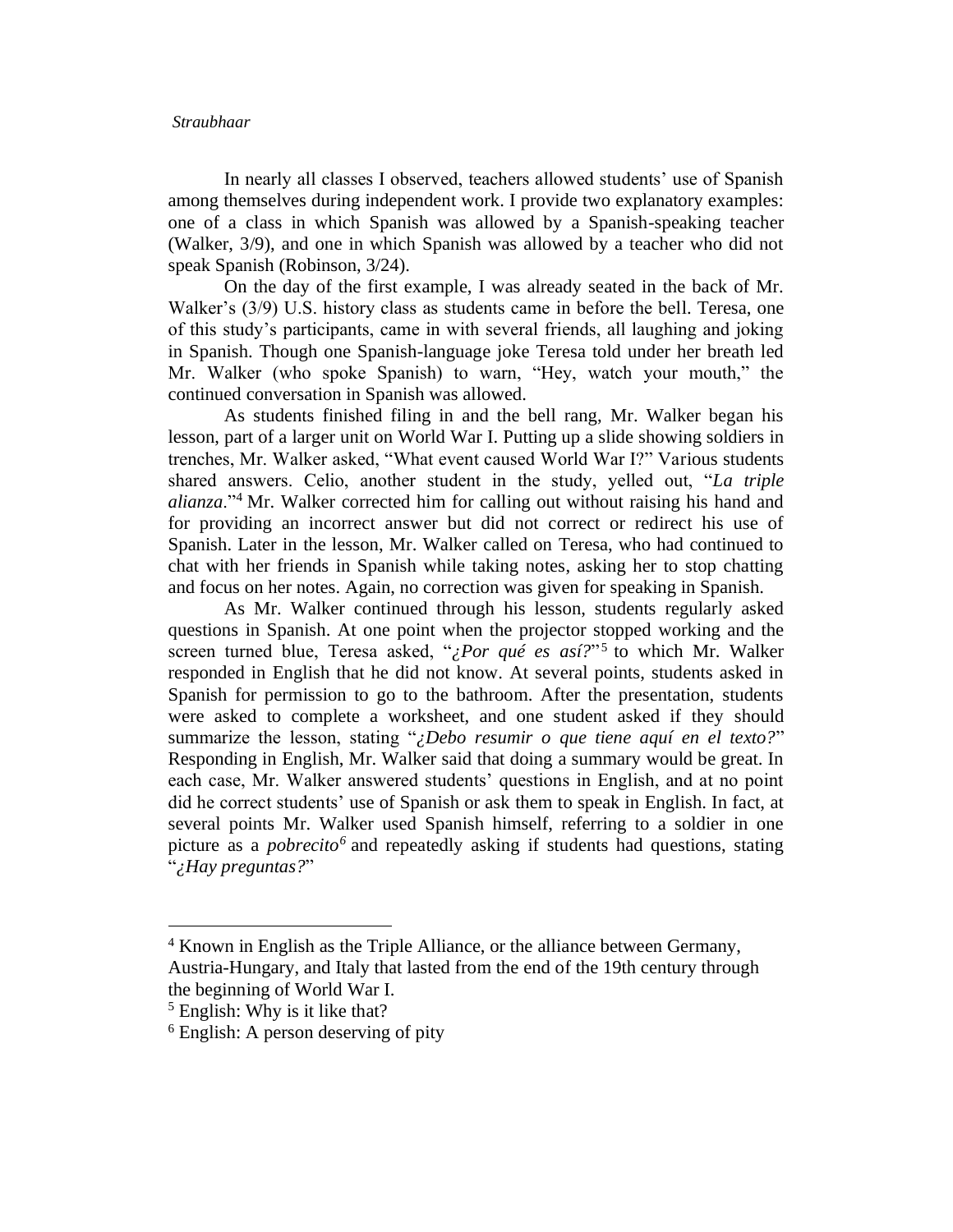In Mr. Robinson's (3/24) English class, the second example, Spanish was also allowed, evident mostly in students' interactions with each other, as Mr. Robinson did not speak Spanish himself. In this particular class, the focus of the lesson was on several irregular English verbs. Mr. Robinson's lecture focused on how each verb should be conjugated in the present tense, after which he explained how students should independently fill out a practice sheet of sentences and verb trees containing those same verbs.

During this lesson, several students—including Eva, one of the students I was following—who were sitting next to Mr. Robinson's desk were chatting under their breath in Spanish. At one point, Mr. Robinson looked up from his overhead projector and said to Eva and her friends, "I understand some of you are quicker with these verbs than others. I ask for a little of your patience as I go over them again." Again, as in the case of Mr. Walker's classroom, students speaking in Spanish were corrected or redirected for their behavior when it violated class norms but not for their use of Spanish.

As the lecture finished and students began filling out their worksheets, I could hear Spanish spoken in low tones at nearly every table. As I circulated between tables, one girl who struggled with English asked Eva to help explain Mr. Robinson's lecture, asking "*¿O que estaba diciendo?*" At another table near the front, one boy asked another about a particular vocabulary word used in an example sentence. Not sure he understood or recognized the word "earthquake," the boy asked his neighbor, "*¿Como se dice* earthquake *en español? ¿Terremoto?*" The neighbor confirmed that the boy was right, and they both continued their work. At each of the other two tables in the classroom, similar Spanish-language dialogues also occurred, with students asking each other for help and clarification regarding the assignment and particular words or phrases.

Throughout this independent work time, Mr. Robinson sat at his desk, watching students as they worked and occasionally calling out to remind them of how much time was left before the end of class. At several points, he called out to specific tables where conversation was getting loud and said, "Talking is okay if it's about the work." Though Mr. Robinson's lack of Spanish fluency kept him from fully enforcing this rule (as he had no idea whether conversations in Spanish were focused on the work or not), his repetition of this statement did make his particular language policy clear: so long as students were doing work and complying with particular behavior expectations, speaking in Spanish was okay.

#### **Teachers Using Spanish**

In addition to teachers tolerating Spanish as Mr. Walker's and Mr. Robinson's examples illustrated, Spanish-speaking teachers often used Spanish themselves for instructional purposes. When their own knowledge of Spanish was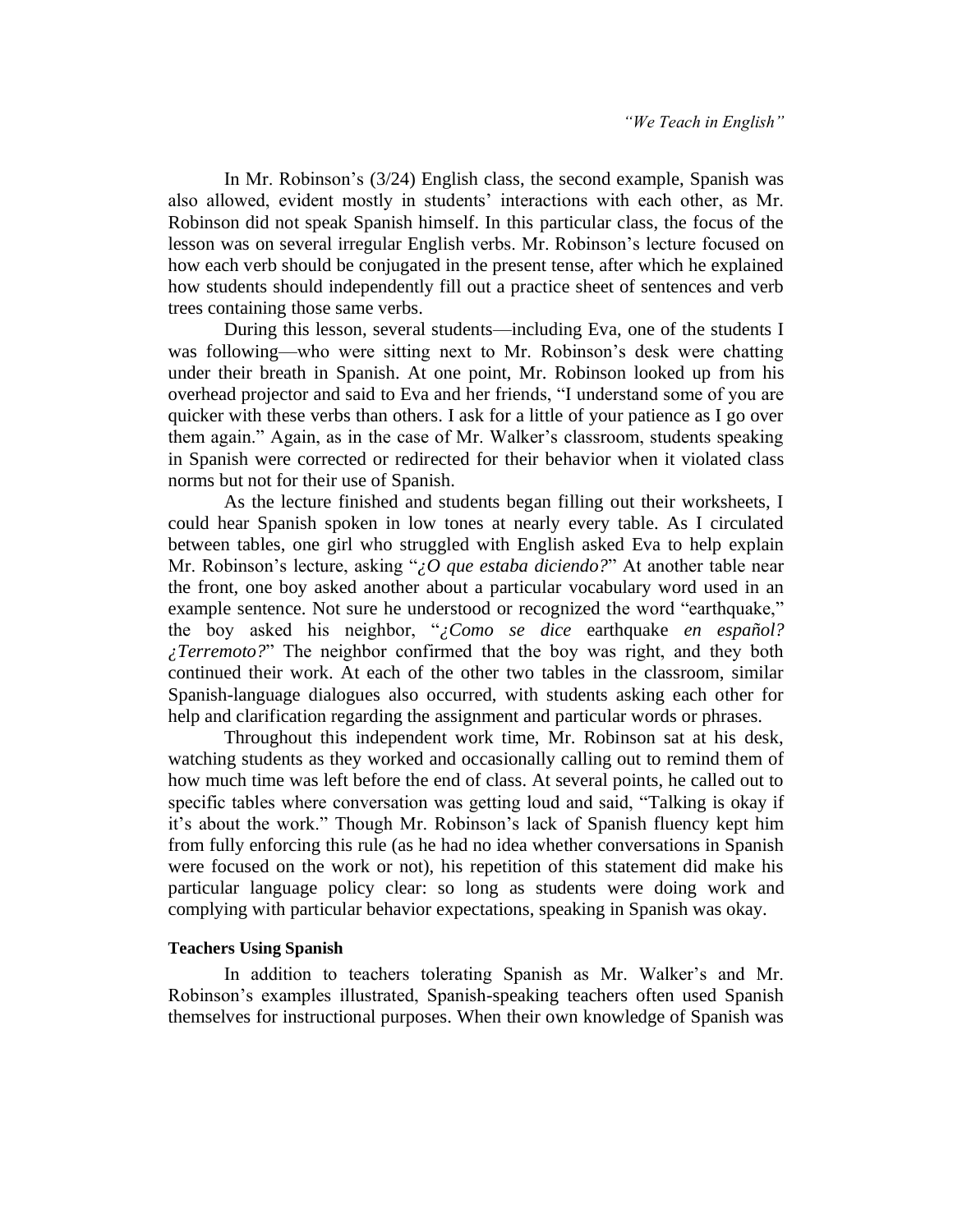insufficient, teachers also occasionally called on students to act as translators. I explore these instances here.

In Ms. Hall's geometry class, a good deal of instruction took place in Spanish, though typically only after students had trouble understanding in English. For example, at the beginning of one class, Ms. Hall (3/9) asked students in the back to move closer to the front. When asked why, she responded in Spanish: "*Para que puedan participar mejor.*" <sup>7</sup> As the lesson began, Ms. Hall tried to practice some vocabulary words with students. Putting two triangles next to each other on her overhead projector, she stated, "Let's move on to the word adjacent, what is the meaning of adjacent?" When no one answered, she followed up: "Have you never heard of that word?" One student replied in Spanish, "*Sí, pero necessito que me digas otra vez*." <sup>8</sup> In response, Ms. Hall provided a Spanish translation for the word "adjacent": *contiguo*. Continuing with vocabulary, Ms. Hall put an isosceles triangle on the projector and asked, "What kind of triangle is this, according to the sides?" When again no one responded, Ms. Hall joked with the students in Spanish, stating, "*Ay, Dios mío, ¿que voy hacer con ustedes?*" 9 Throughout the rest of the lesson, Ms. Hall continued to use Spanish, both to clarify when students did not understand a concept and to occasionally make a joke.

Other teachers went further than quick jokes or clarification and used Spanish grammatical examples directly in their lessons to teach English concepts. For instance, in her reading class (3/10), Ms. Stewart used Spanish language examples to explain how English grammatical mistakes sound to the ears of native speakers. Writing "*Voy a el casa*" <sup>10</sup> on the board, Ms. Stewart stated,

When you write a paper and make simple mistakes, it hurts an English speaker's ears. This example is for all you Spanish speakers—imagine if I said this to you, "*Voy a el casa*." It hurts, right? It's the same when you don't use correct grammar in English.

In addition to using Spanish-language elements in their instruction and interactions with Spanish-speaking students, several Literacy High teachers used students as translators for one another when their own knowledge of Spanish fell short. For example, in one art history class, Mr. Walker (3/3) asked his students for help in translating words like "salon," "baroque," and "canvas." Similarly, in

 $<sup>7</sup>$  English: So that they can participate better.</sup>

<sup>8</sup> English: Yes, but I need you to tell me again.

 $9$  English: Oh my God, what am I going to do with you guys?

<sup>&</sup>lt;sup>10</sup> This example purposefully misuses a masculine definite article "el" with a feminine noun "casa" and breaks a grammatical rule of combining "a" with "el" to form "al."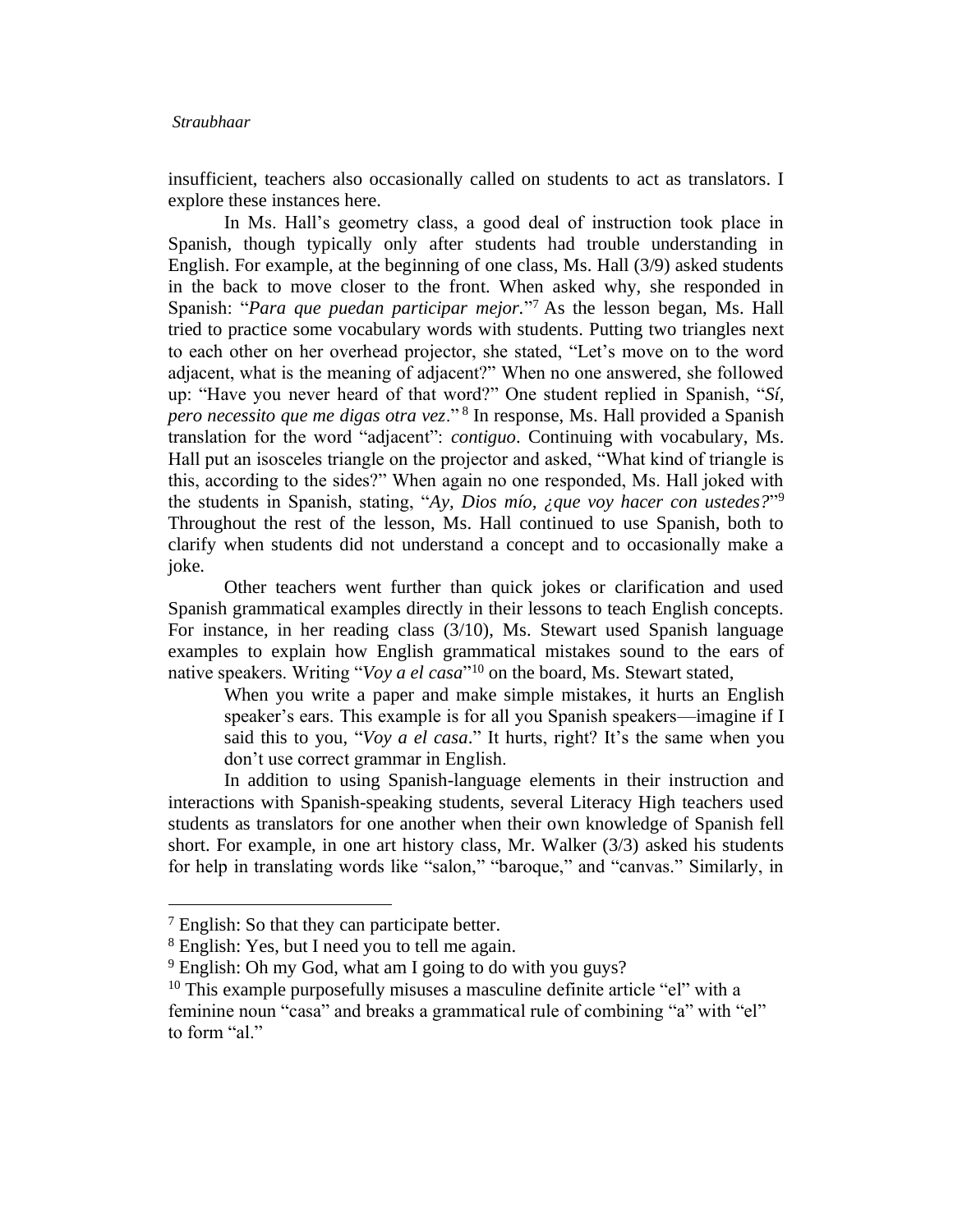one biology class Ms. Allen (1/29) had trouble explaining the concept of mitosis to several students who particularly struggled with English. In response, she offered, "You can say it in Spanish if you want. Hey, does anyone here know what the word for mitosis is in Spanish?" After one student found the cognate word in a dictionary and shared it with the class, the lesson continued. Like the example in Ms. Stewart's class, these instances focused on Spanish as a tool for work completion, though in doing so they also drew on and built from students' prior knowledge.

#### **Modeling English and Correcting Spanish**

Although the fieldnotes illustrated many instances of students being allowed to speak Spanish in Literacy High classrooms, there were also many occasions in which teachers explicitly modeled English and corrected the use of Spanish. This pedagogical practice followed the school's English-only policy, thus enforcing a language ideology in which English was seen as the standard (Silverstein, 1996). This practice was especially common among those faculty members who did not speak Spanish; however, it was not exclusive to them.

Teachers employed a number of techniques to model the use of English in the classroom. Several teachers modeled how to do class presentations (Johnson, 3/1; Walker, 3/9) prior to students giving class presentations. One teacher, when breaking students into small groups that contained both Spanish and non-Spanish speakers, modeled how to introduce oneself and get to know each other in English (Nelson, 2/24). Several teachers—when students used Spanish-language vocabulary—modeled the English equivalent (Walker, 1/27; Hall, 3/9; Stewart, 3/10). For example, when one student repeatedly asked in Spanish for a *lápiz*, Ms. Stewart (3/10) in response slowly modeled the phrase, "Can I borrow a pencil?"

Teachers correcting the use of Spanish was also fairly common (Walker, 1/27; Robinson, 1/27, 3/24; Allen, 2/3; Johnson, 2/3, 3/3) and was typically accompanied by the stated rationale that students needed to practice their English to effectively learn it. For example, in response to one student's continued questions in Spanish, Ms. Johnson (2/3) replied, "Please, speak in English—you'll have trouble writing in English if you're speaking in Spanish. You can ask for clarification in Spanish but focus on English." In a later writing class, several of Ms. Johnson's (3/1) students were making presentations. Esteban was making a presentation on gangs, and Mercedes, another student in this study, noticed a spelling error on his slide. She told him in Spanish that he misspelled "gangs" as "gags." In response, Ms. Johnson chastised Mercedes, saying, "You need to speak in English. Also, you're interrupting his train of thought. It's hard for him to move forward in his thinking when you're talking to him in Spanish." In both of these examples, Ms. Johnson's pedagogical practice of correcting students when they spoke Spanish and asking them to speak in English (re)inforced Literacy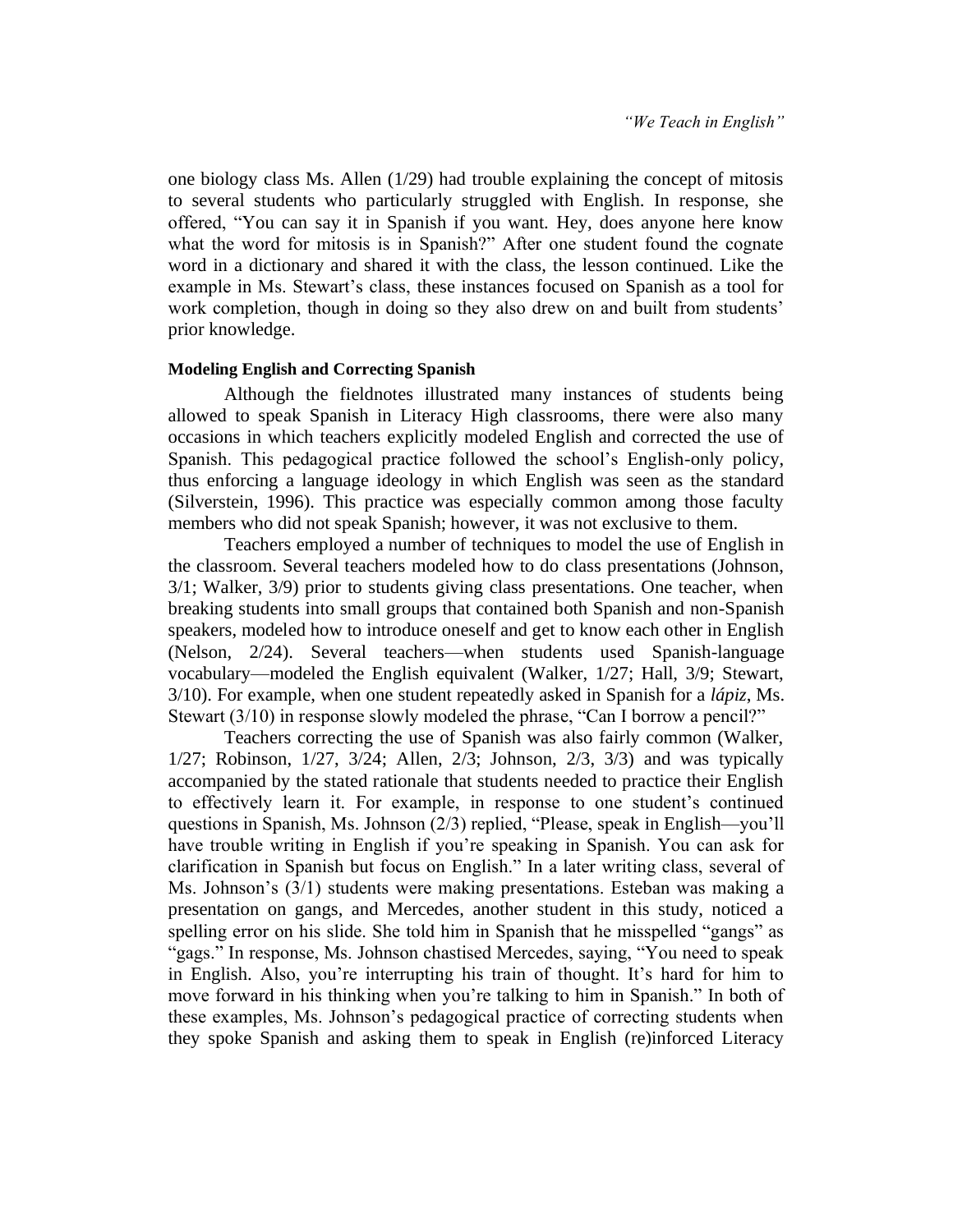High's language ideology in which English was upheld as the linguistic standard (Silverstein, 1996).

This kind of correction against Spanish use occasionally resulted in teachers misunderstanding student speech, especially among teachers who did not speak Spanish. For instance, in one of his English classes, Mr. Robinson (1/27) was leading a discussion on a book. Mr. Robinson asked, "What did the main character's father do for a living?" In response, one student called out, "*campesino*!"<sup>11</sup> Mr. Robinson, speaking slowly for emphasis, seemed to correct the student, saying, "He was a *farmer*." Looking somewhat confused, the student replied, "Yeah, that's what I *told* you, Mister. *Campesino*!" The class broke out laughing. Another student explained the misunderstanding to Mr. Robinson, which led Mr. Robinson to apologize for correcting the student: "Okay, you were right. But it's important you know the word in English, too." By correcting students' language use even when apologizing, here Mr. Robinson again (re)inforced the school's explicit and official English-only language ideology.

#### **Simultaneous Allowance of Spanish Use and English-Only Instruction**

In the preceding vignettes one can note differences in the approach to language practices among Literacy High teachers. Teachers like Ms. Johnson, Mr. Nelson, and Mr. Robinson appeared to more strictly push English, whereas teachers like Mr. Walker, Ms. Allen, Ms. Stewart, and Ms. Hall seemed more tolerant of Spanish. However, though these were observed patterns in my classroom observations, it is important to note that even the most Spanish-friendly teachers at Literacy High had moments in which they made it clear to their classes that practicing English was important, and that English was the standard (Silverstein, 1996) that they should model (Walker, 1/27, 3/3; Allen, 1/29; Hall, 3/9) when at school.

In one of his U.S. history classes, Mr. Walker (1/27) routinely interacted with students in Spanish (e.g., offering behavior corrections, helping students find cognates in their written work), but also repeatedly emphasized that students should be practicing their English. When students were speaking in Spanish while working on an assignment independently, he approached them and said, "You should be speaking in English. These words will be on your test and you need the practice." At another point, he called out to the entire class, "Remember, I need to hear you speaking English for you to get your interactions grade!" Yet during this same class, in between these English-use reminders, Mr. Walker also addressed individual students and answered their questions about their assignment in Spanish nine times. Through this mixture of pedagogical practices—using

 $11$  A word in Spanish typically associated with peasants or rural farmers.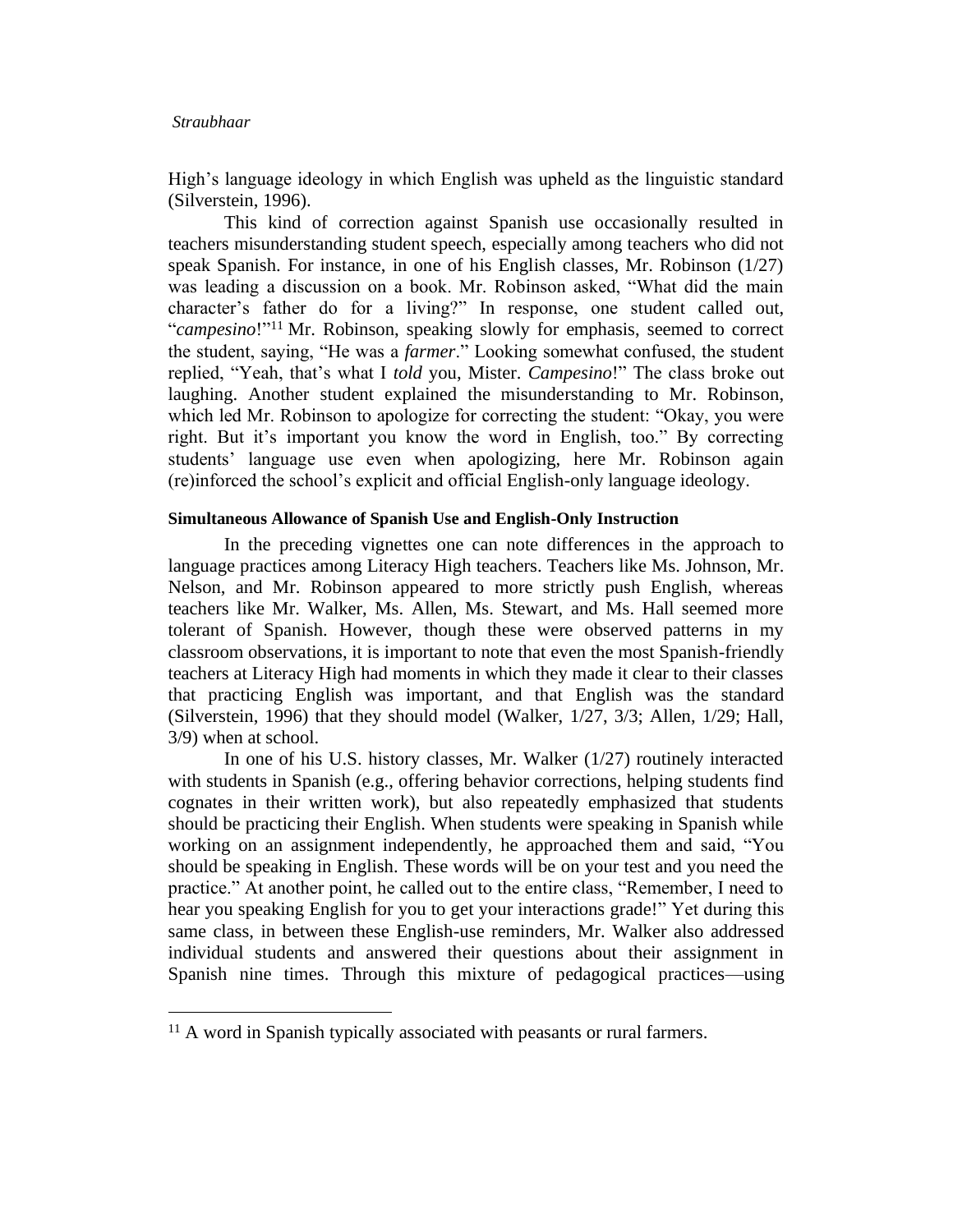Spanish at times for clarity while also explicitly encouraging the use of English— Mr. Walker illustrated the tension between an English-only language ideology and a pragmatic focus on improving written student work in preparation for standardized tests that ran throughout Literacy High.

#### **Student Perceptions of Language Policy**

These multiple and contradictory language approaches to Literacy High's English-only policy did not go unnoticed by the students. Despite teachers' assertions regarding the importance of English (like those shared above), Literacy High students who spoke Spanish as a first language were quite aware of teachers' allowances for student use of Spanish. They were also aware of the advantage they had over other newcomer students at Literacy High who did not speak Spanish in being able to sit together and help each other with their work. The forms of peer help I observed included translating teachers' instructions for classmates (Allen, 1/30; Walker, 2/15; Hall, 3/13), translating unknown words in handouts and worksheets (Robinson, 2/25; Allen, 3/5), and asking the teacher questions on behalf of a classmate (Johnson, 2/27; Stewart, 3/15).

Many students who spoke Spanish as a first language depended on this peer support to do well in their classes. Esteban (3/1) specifically noted that he would often not understand or be able to finish his assignments unless his friends were able to help him and explain in Spanish. He and others admitted that many students who spoke Spanish as a first language did the same, relying on friends to translate and explain assignments in Spanish (Esteban, 3/1; Hector, 3/1; Celio,  $3/10$ ).

Students felt comfortable using this support network of fellow Spanish speakers because they could gauge the degree to which various teachers would allow Spanish to be spoken in the classroom. As Eva (2/10) noted,

If you want to talk in English, you can, but all of your friends speak Spanish, so it's more normal to speak Spanish. They let us talk if we keep our voices down, since many don't understand what we're doing, and we can help pass on the material to others. It would be better if we all spoke English, but we don't know it, and we already know Spanish.

In an interview conducted together, Beatriz (1/29) and Dolores (1/29) noted the same trend. Beatriz stated simply, with Dolores nodding her head in agreement, "In class, they ask you to speak English, but no one does."

However, this allowance of Spanish in the classroom had its limits, as teachers were occasionally punitive in their enforcement of English-only norms. For example, at the beginning of one English class (Robinson, 2/25), Mr. Robinson asked students to work independently on a grammar handout. Students worked on their own at one of four tables, though occasionally they asked each other for help under their breath. After about 15 minutes of independent work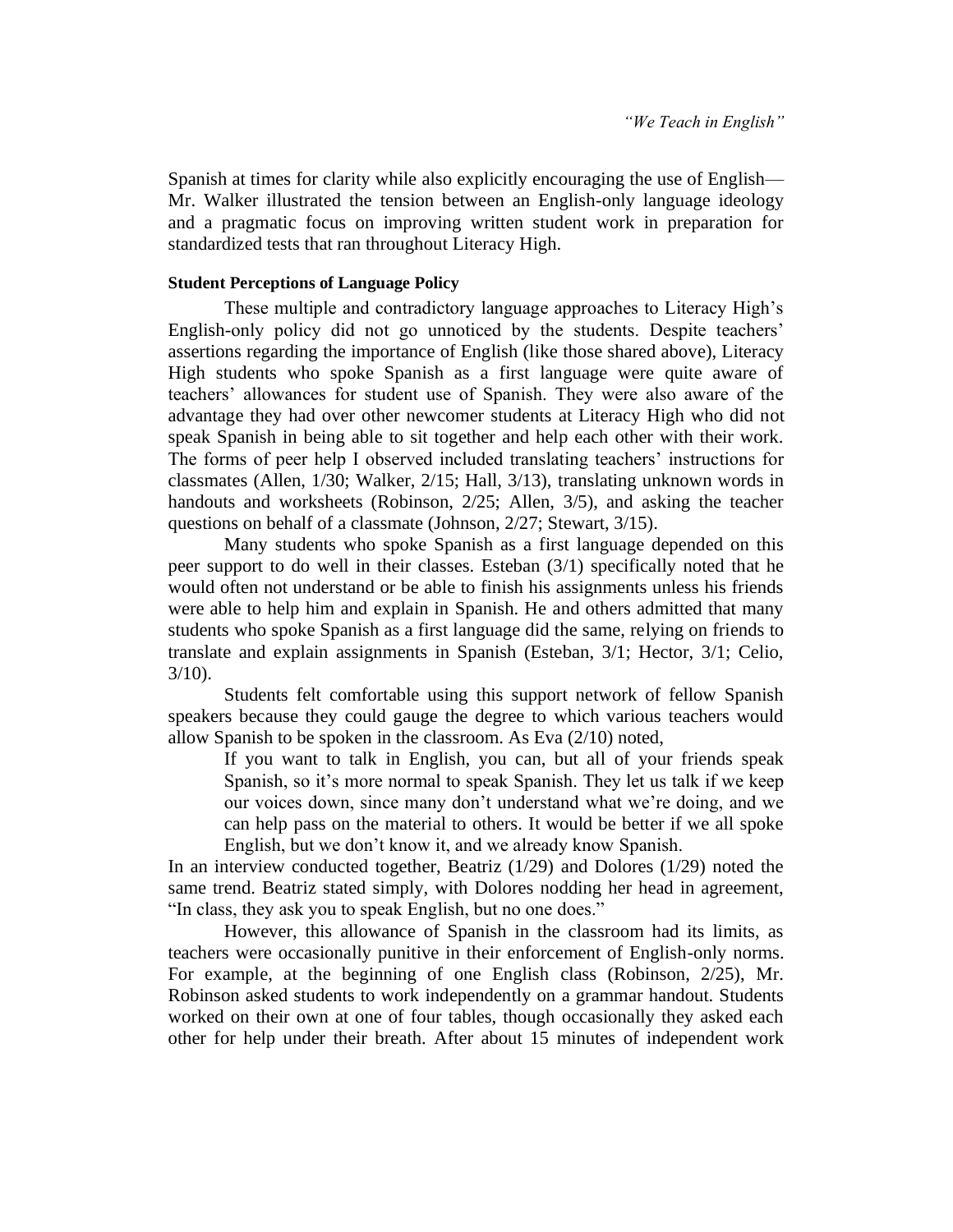time, Mr. Robinson noticed two students (Celio and a friend) speaking quietly in Spanish as they completed the worksheet. This was common practice among students in Mr. Robinson's other class periods that I had observed. Mr. Robinson then chastised them in front of the class for not speaking in English and sent Celio to work at another table by himself.

After class, I approached Celio and asked him why he thought the teacher had acted that way. Celio merely shrugged and said, "Sometimes Mister does that, and I don't know why. He usually lets us speak in Spanish, but sometimes he'll yell at one of us for it, send us to the library, make us stay after. We don't know why." When I asked whether they were ever chastised or punished for speaking in Spanish, several other students (Esteban, 3/1; Hector, 3/1; Isabel, 3/22; Josefina, 3/23) said similar things had happened to them with Mr. Robinson and three other teachers. When asked why they were chastised or punished, none of these students felt they understood why they were singled out in particular instances when Spanish was so widely used by both students and teachers. In Esteban's (3/1) words, "They let us speak in Spanish until suddenly they don't. When they correct us, it is for doing the same thing they let us do the rest of the time." This seemingly arbitrary punishment for speaking in Spanish, along with the contradictory teacher practices regarding allowing use of Spanish in the classroom, led to a great deal of confusion among students in this study regarding the acceptability of speaking Spanish in the classroom.

Some students were also troubled when they thought about their lack of oral English proficiency and the prospect of returning to their neighborhood school. As Eva (2/24) stated,

I don't feel very well-prepared to return to a normal school. I need to practice what I've learned, to put it in practice. Like knowing how to speak. I know how to write well in English, but I don't feel comfortable speaking.

Numerous other students shared similar misgivings about their transition to mainstream schools, especially displaying concern about their abilities to speak English with the same degree of proficiency as their native-speaking colleagues. For example, Ofelia (1/27) said, "I feel comfortable here. I can make mistakes, and it is okay because I am learning. But there [her neighborhood school] I do not think it is the same. I think they will expect me to know." Or as Celio (2/24) simply put it, "What if they make fun of me for trying?"

In summary, though students generally were happy to take advantage of instances when teachers would allow them to speak in Spanish in the classroom to assist them in their immediate coursework, the arbitrary enforcement of Literacy High's English-only policy and the contradictory classroom-level practices regarding use of Spanish led many students to feel confused and anxious regarding possible punishment and their relative lack of English oral proficiency.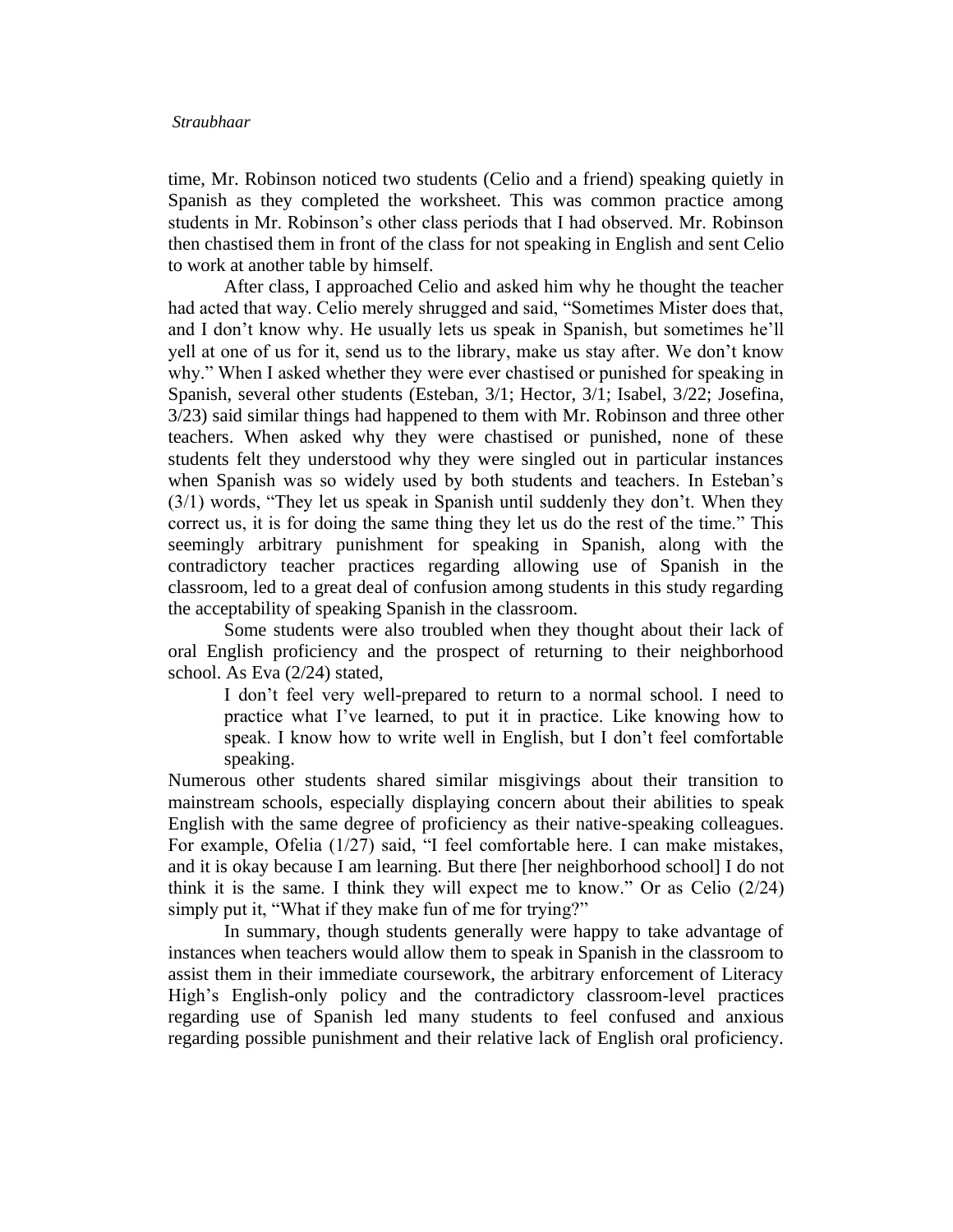This increased their already existent anxiety over what they perceived to be their lack of English language fluency.

# **Discussion**

Given the multiple and conflicting approaches to language policy in Literacy High classrooms, several important questions remain: (a) What ideologies motivated teachers' different approaches; (b) how had students and teachers internalized and experienced these ideologies; (c) where did these ideologies originate, and why did they persist; and (d), more to the point, whom do these language ideologies serve?

The existence and origins of an English-only language ideology in which English is seen as the standard (Silverstein, 1996) are easily identified in the literature (as noted above), as they are the most explicitly structural in nature. Literacy High was created specifically to act as an English immersion school for students who speak other languages, with the aim of developing sufficient English language fluency among students to facilitate assimilation into their English-only neighborhood schools upon completion of the program.<sup>12</sup> Above and beyond this stated mission of the school itself, multiple structural pressures provided incentives for teachers to encourage acquisition of English: like all other schools in the United States after the passage of No Child Left Behind, Texas schools like Literacy High—were required to annually assess students classified as English learners. In this case, students were assessed through the Texas English Language Proficiency Assessment System (TELPAS), an English language exam that evaluates written and oral proficiency (Texas Education Agency, 2011). All Texas teachers of English learners (including Literacy High teachers) were required by state core content standards to promote the oral proficiency of their students (Texas Education Agency, 2011). A result of these structural forces promoting the acquisition of English among newcomer student populations, as well as the status of English as the hegemonic, naturalized standard (Silverstein, 1996; see also Milroy, 2000; Schmidt, 2007), is pressure for teachers to push an English-only language ideology.

What is perhaps more interesting was the contradictory practice of allowing for use of Spanish, and even Spanish instruction, in the classroom. When asked, Mr. Robinson (2/24) noted the commonality of students speaking Spanish in class but said it was hard to avoid given the large number of Spanish speakers. Also, Mr. Walker (3/3) explained that it was hard to persuade children of the

 $12$  By assimilation, I primarily refer to their ability to satisfactorily complete written work in English, as that was the primary means by which students were assessed (in both their coursework and on state standardized tests).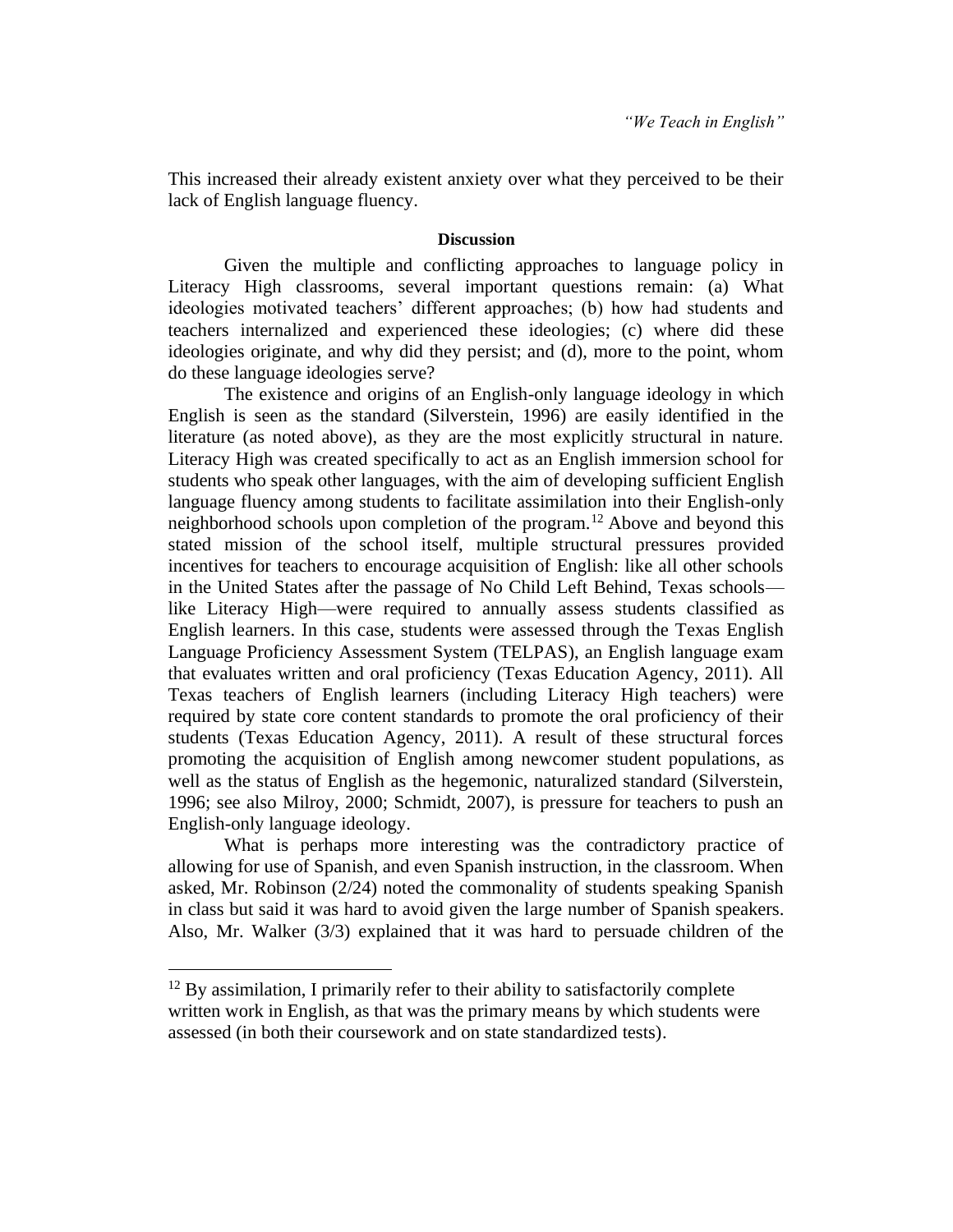importance of speaking English when they are able to do everything they need to do within their own community without it. This suggests that teachers were able to see that speaking English was not something students needed to do to get by outside of school tests, so—with the exception of several students who truly desired to practice their English literacy—most were content not to do so.

One staff member stated that she felt oral proficiency in English was not being taught enough because teachers had no structural motive to push it (Allen, 3/23). Interestingly, especially given the policy structures just mentioned, most Literacy High teachers did not grade students on English speaking (beyond the inclusion of English in students' participation grade) and were not required by school administrators to do so. As a result, students' opportunity to practice English oral proficiency often lost out to items that were structurally graded and assessed, like English language writing samples and English language multiple choice questions from state tests. One administrator summed up the school's philosophy succinctly in stating that the school was focused on children passing written English tests. In her view, oral English proficiency would be supported with the eventual development of academic language, but academic language needed to remain the focus of instruction (Carter, 3/3).

Through the use of the classroom Spanish-language social networks and specific study techniques learned in previous school settings, most students found that they were able to complete their required work without gaining oral proficiency in English (Ofelia, 2/1; Hector, 3/1; Celio, 3/10). As Mr. Nelson (2/2) noted,

In my classroom in which there's a lot of class discussion and small group work, there's a lot of necessary oral communication, but you'll see the Spanish speakers all clump together and do their work in Spanish, and then the product will be in English. … I see it in other classes, that they don't need to speak English to do well. (Nelson, 2/2)

Likewise, from these interviews, it is clear that despite Literacy High's structural mission to teach English, teachers perceived that students performed better on written work and tests when they were allowed to rely on each other using Spanish. As noted by Ms. Carter (3/3), an administrator at Literacy High, this insight led to a pragmatic acceptance of Spanish in the classroom to the degree it improved test performance:

We all want to see our students learn English. One of the main reasons this school exists is so that our students can learn English, and we're committed to that. That said, this school doesn't exist if our students don't perform to a certain standard on state tests. They will close us down, and then these students won't have anywhere to improve their language skills. So, if letting students use their current language skills to build their new ones helps, why not?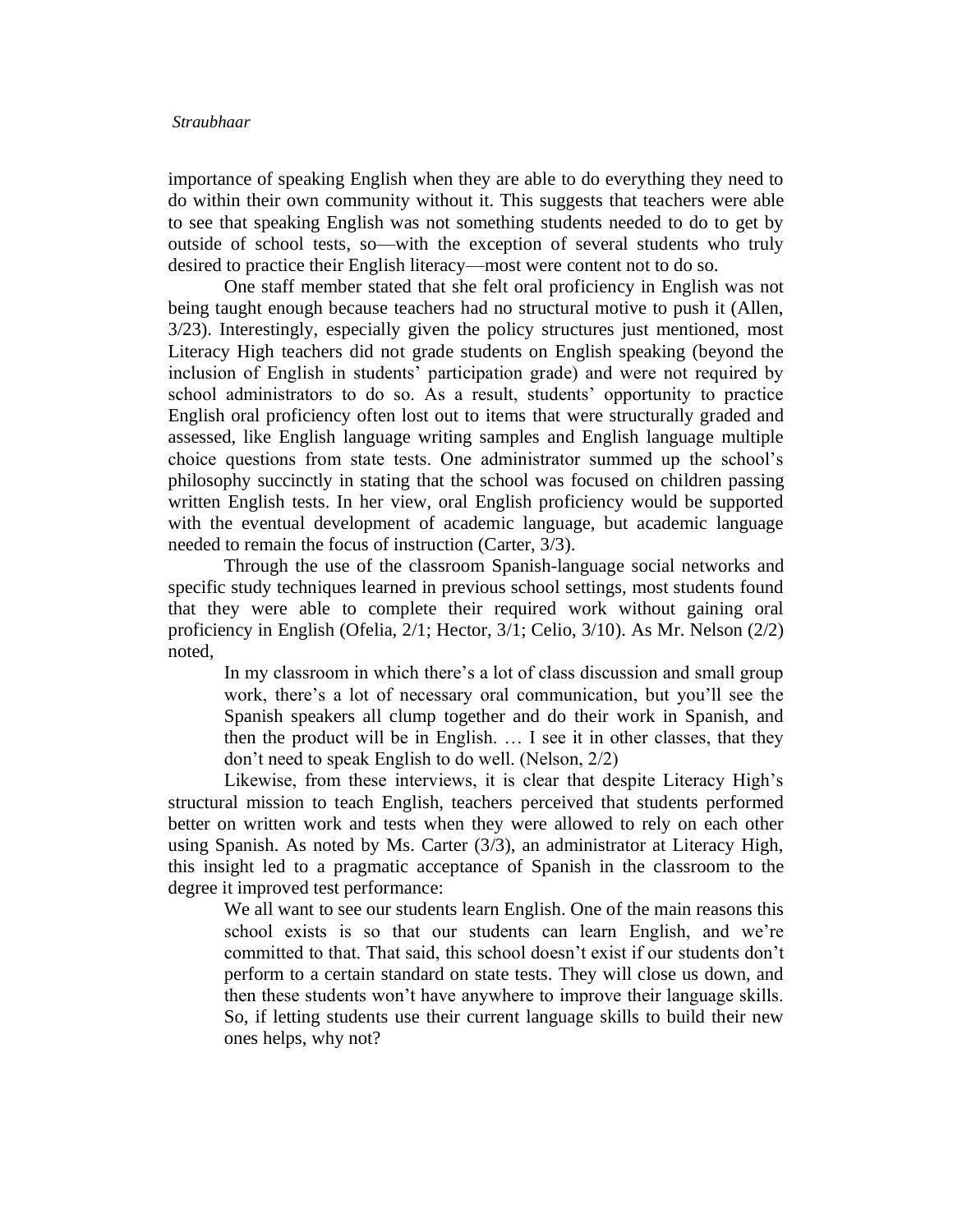The concern expressed here by Ms. Carter about school closures potentially triggered by standardized tests reveals the ideological source of the faculty's pragmatic acceptance of Spanish: the heavy emphasis placed on standardized test scores as an accountability mechanism in the current neoliberal U.S. educational policy climate (Giroux, 2004).

Similar faculty concern with student performance on standardized tests has been documented extensively in the extant ethnographic literature. Since the rise of the No Child Left Behind Act and its state-level, assessment-heavy predecessors in Texas (Johnson, 2009; Salinas & Reidel, 2007), a number of researchers have qualitatively documented the "intensified surveillance" (Anderson, 2001, p. 323) of teachers that such neoliberal policies (Burch, 2009) have brought with them. Others have noted the increased concern of teachers with student test performance that has accompanied state-driven emphases on test results (Hoffman & Pearson, 2000; Sloan, 2006, 2008).

As noted in the comments of Ms. Allen (3/23) and Ms. Carter (3/3), within Literacy High, a curricular and pedagogical focus on test performance has resulted in less instructional time for other priorities—specifically, oral English proficiency. Previous ethnographic studies of teachers in accountability-driven schools have documented similar trends of narrowing the curriculum to focus on what is covered by standardized tests (McNeil, 2002; Smith, 1991). In one study of teachers in a Texas elementary school, Pennington (2004) found that teachers felt forced to put aside their knowledge of nuanced, culturally responsive ways to teach literacy and instead focus on that which is structurally assessed on state tests, what Kris Sloan (2007) called "test reading" and "test writing" (p. 27). This is effectively the same trend documented among the staff of Literacy High, who focused on test reading and test writing, English-language skills assessed by standardized tests at the expense of oral English fluency.

In the present study, this political ideology prioritizing standardized test performance—which was perceived by Literacy High faculty to be assisted by oral use of Spanish in the classroom—led to a school-level de facto policy of Spanish language allowance, as displayed in teachers' documented instructional behavior in this article. This de facto policy, combined with the school's stated language ideology of English-only instruction, resulted in a complicated and nuanced mixture of cross-linguistic classroom interactions that simultaneously tolerated, encouraged, and disincentivized Spanish language use. This mixture of ideological signals regarding Spanish use in the classroom led to students feeling confused, which complicated and problematized their ability to acquire the realworld English language skills for which they had ostensibly enrolled in Literacy High in the first place.

#### **Conclusion**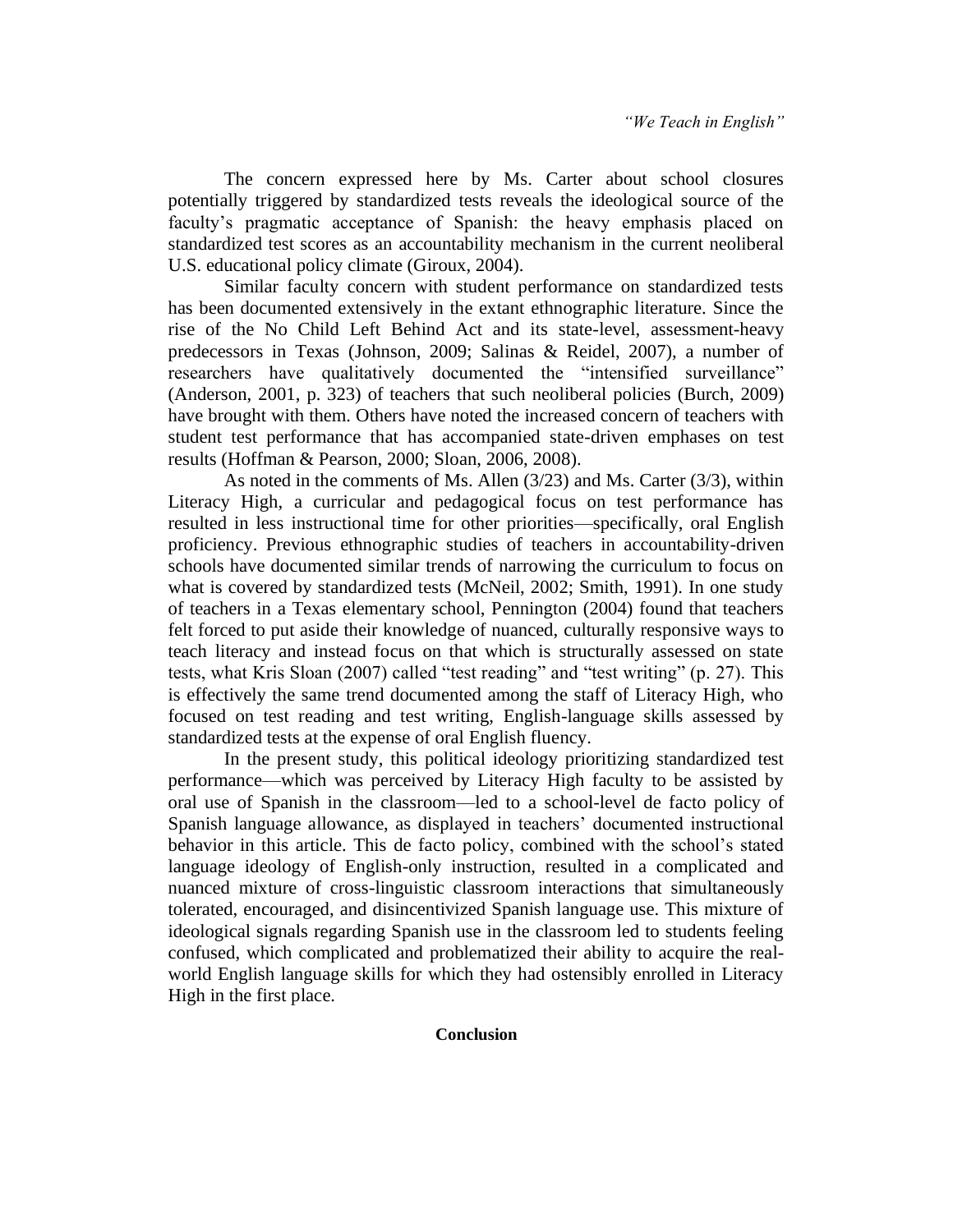This study illustrates the ways in which Literacy High teachers were not only agents of enacting an English-only language ideology in the classroom but were simultaneously the enacting agents of a contradictory political ideology regarding accountability and standardized testing that indirectly promoted Spanish language use. As previous scholarship (Collins, 1998) has made clear, any particular cultural context is typified by multiple, and often opposing, language ideologies. This study builds upon this concept by noting how individual teacher actors can support and enact multiple contradictory ideologies, whether languagedriven or not, due to varying contextual pressures. Though nearly a decade has passed since the data for this study were collected, Literacy High is still operational, with the same mission regarding English acquisition. Likewise, the larger neoliberal policy environment continues to shape schooling. More generally, these findings are depressingly pertinent in a contemporary educational climate in which standardized testing continues to drive teacher and administrator priorities more than the real-world language needs of recently arrived newcomer students.

Perhaps the most troubling finding of this article is the confusion experienced by students in this study as they witnessed and experienced the classroom-level contradictions created by this dynamic. In the classrooms of Literacy High, for students the choice to use Spanish or English was not always clear. Though further scholarship is necessary to shed light on what concrete consequences this type of learning environment has on students, such uncertainty regarding language use in a setting focused on language acquisition could have effects on learning outcomes, both within Literacy High and during students' later progression through the U.S. school system. It could also have effects on students' self-perceptions and identity development, as students continue to be exposed to, and potentially internalize, language ideologies which stigmatize the languages they speak at home. What stories about Spanish use are being told to these students, and how are those stories affecting their own belief systems and identity development? These questions merit further and continued consideration in education research.

# **Author Note**

# **Rolf Straubhaar** <https://orcid.org/0000-0002-6416-0519>

*The author would like to thank Drs. Paul Kroskrity and Katie Anderson-Levitt, as well as the thoughtful and attentive staff of the* Berkeley Review of Education *for their invaluable feedback on this manuscript. The author has no known conflict of interest to disclose.*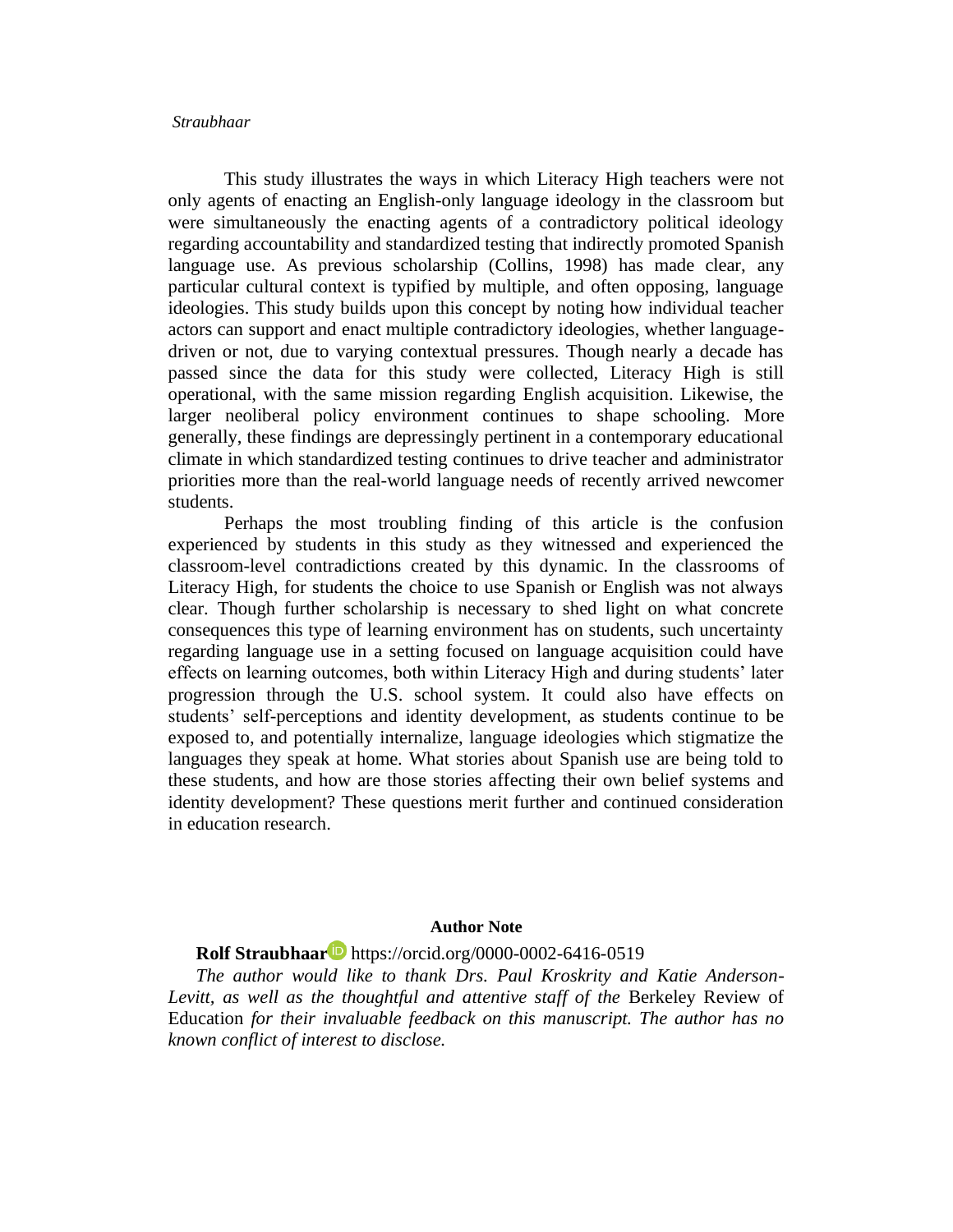*"We Teach in English"* 

#### **References**

- Anderson, G. L. (2001). Promoting educational equity in a period of growing social inequity: The silent contradictions of Texas reform discourse. *Education and Urban Society*, *33*(3), 320*–*332. https://doi.org/10.1177/0013124501333007
- Au, W. (2009). *Unequal by design: High-stakes testing and the standardization of inequality*. Routledge. <https://doi.org/10.4324/9780203892046>
- Brown, D. W. (2006). Micro-level teaching strategies for linguistically diverse learners. *Linguistics and Education*, *17*(2), 175*–*195. <https://doi.org/10.1016/j.linged.2006.08.001>
- Burch, P. 2009. *Hidden markets: The new education privatization*. Routledge. <https://doi.org/10.4324/9780203883945>
- Burnard, P. (1991). A method of analysing interview transcripts in qualitative research. *Nurse Education Today*, *11*(6), 461*–*466. [https://doi.org/10.1016/0260-6917\(91\)90009-Y](https://doi.org/10.1016/0260-6917(91)90009-Y)
- Collins, J. (1998). Our ideologies and theirs. In B. Schieffelin, K. Woolard, & P.V. Kroskrity (Eds.), *Language ideologies: Practice and theory* (pp. 256*–* 270). Oxford University Press.
- Collins, J. (1999). The Ebonics controversy in context: Literacies, subjectivities, and language ideologies in the United States. In J. Bommaert (Ed.), *Language ideological debates* (pp. 201*–*234). Mouton de Gruyter.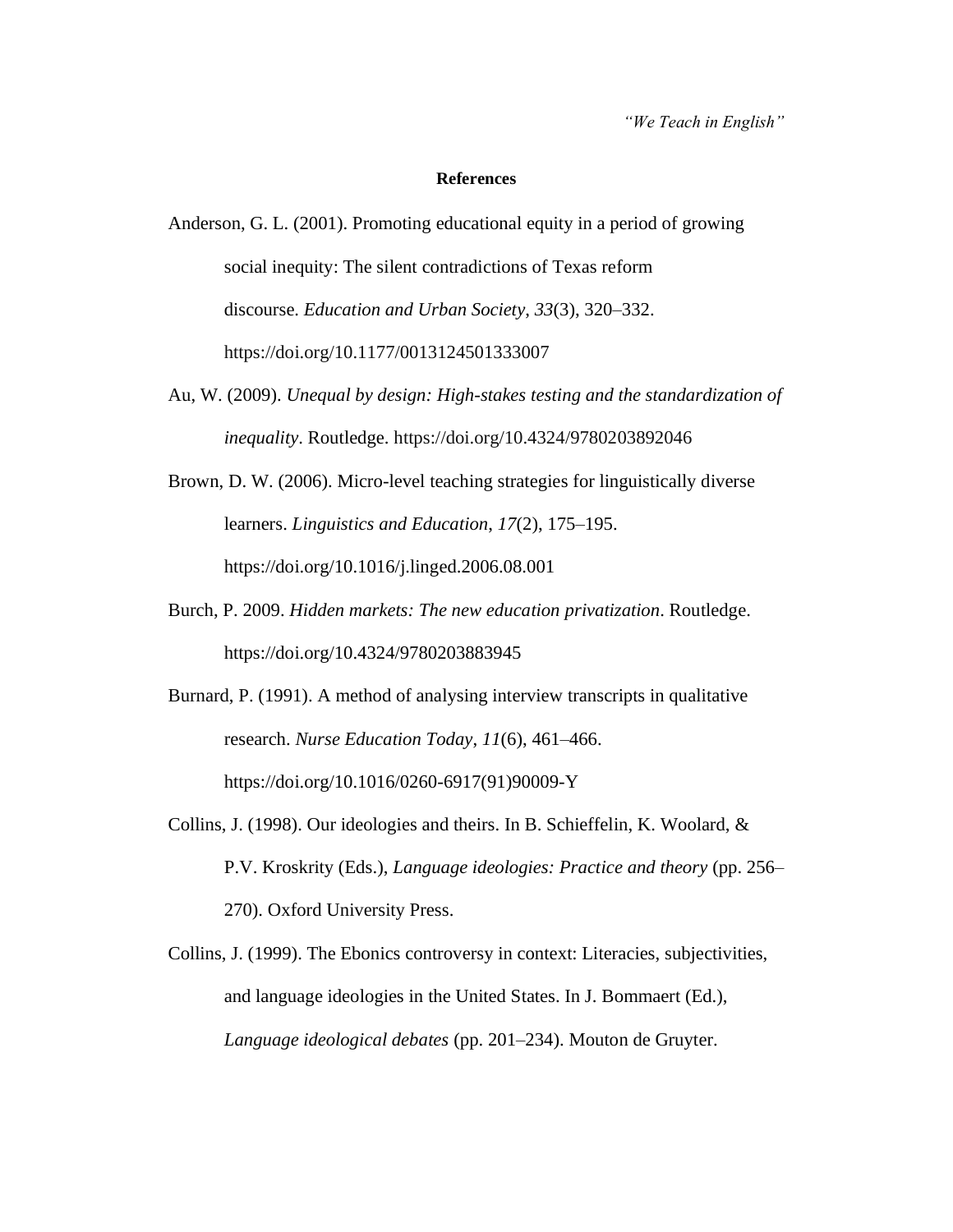- Cruz, C. (2006). *Testimonial narratives of queer street youth: Towards an epistemology of a brown body.* [Unpublished dissertation]. University of California, Los Angeles.
- de los Heros, S. (2009). Linguistic pluralism or prescriptivism? A CDA of language ideologies in Talento, Peru's official textbook for the first-year of high school. *Linguistics and Education*, *20*(2), 172*–*199. <https://doi.org/10.1016/j.linged.2009.01.007>
- Delgado Bernal, D. (1998). Using a Chicana feminist epistemology in educational research. *Harvard Educational Review*, *68*(4), 555–583. <https://doi.org/10.17763/haer.68.4.5wv1034973g22q48>
- Dong, J. (2009). "Isn't it enough to be a Chinese speaker": Language ideology and migrant identity construction in a public primary school in Beijing. *Language & Communication*, *29*(2), 115*–*126. <https://doi.org/10.1016/j.langcom.2009.01.002>
- Emerson, R. M., Fretz, R. I., & Shaw, L. L. (2011). *Writing ethnographic fieldnotes*. University of Chicago Press.
- Errington, J. (2001). Ideology. In A. Duranti (Ed.), *Key terms in language and culture* (pp. 110*–*112). Blackwell.
- García, O., & Wei, L. (2013). *Translanguaging: Language, bilingualism and education*. Springer.<https://doi.org/10.1057/9781137385765.0008>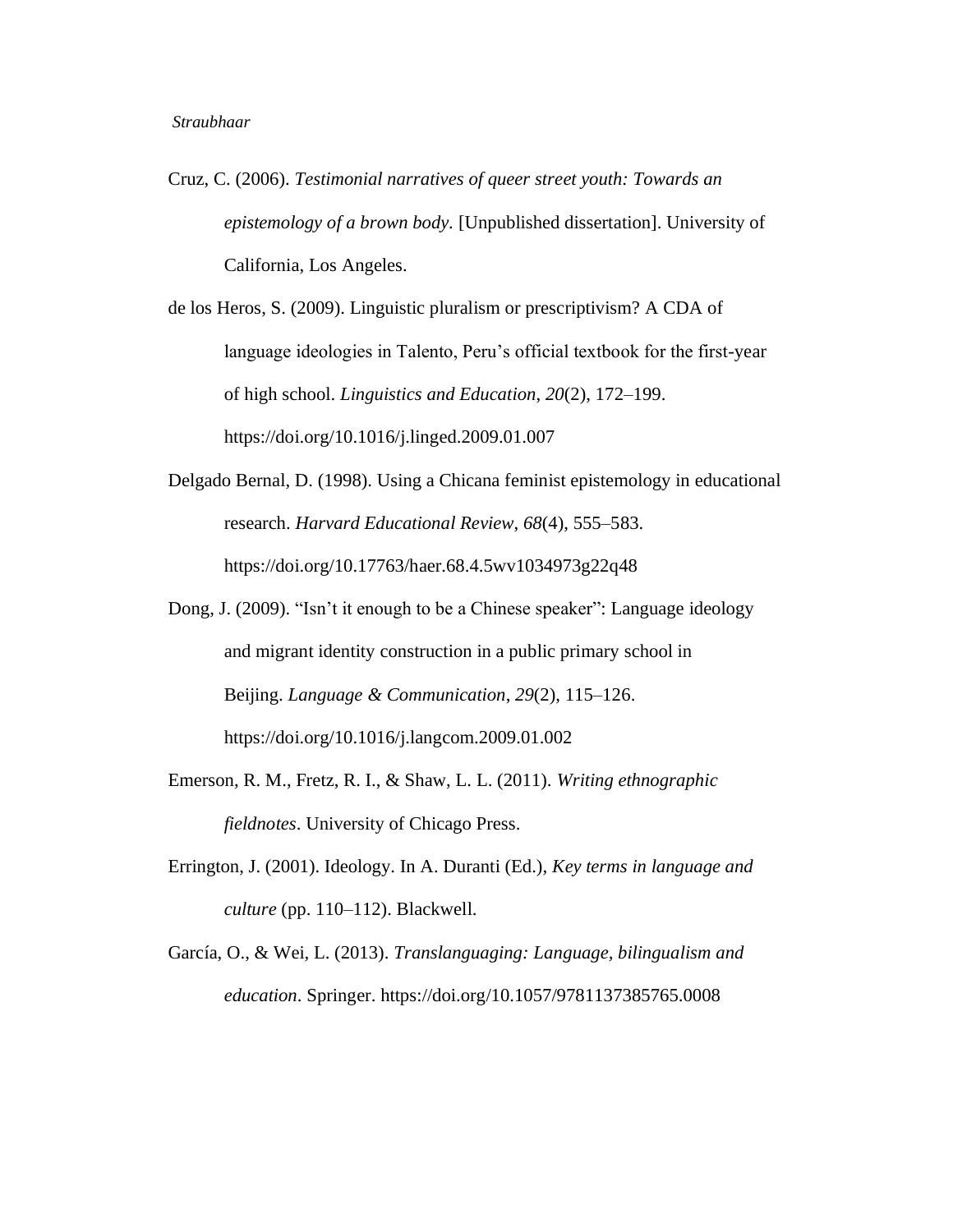- Gibson, L. S. (1998). Teaching as an encounter with the self: Unraveling the mix of personal beliefs, education ideologies, and pedagogical practices. *Anthropology & Education Quarterly*, *29*(3), 360–371. <https://doi.org/10.1525/aeq.1998.29.3.360>
- Giroux, H. (2004). *The terror of neoliberalism: Authoritarianism and the eclipse of democracy*. Paradigm Publishers.
- Gkaintartzi, A., & Tsokalidou, R. (2011). "She is a very good child but she doesn't speak": The invisibility of children's bilingualism and teacher ideology. *Journal of Pragmatics*, *43*(2), 588*–*601. <https://doi.org/10.1016/j.pragma.2010.09.014>
- Griswold, O. V. (2011). The English you need to know: Language ideology in a citizenship classroom. *Linguistics and Education*, *22*(4), 406*–*418. <https://doi.org/10.1016/j.linged.2011.08.001>
- Handsfield, L. J., & Crumpler, T. P. (2013). "Dude, it's not a appropriate word": Negotiating word meanings, language ideologies, and identities in a literature discussion group. *Linguistics and Education*, *24*(2), 112*–*130. <https://doi.org/10.1016/j.linged.2012.12.004>
- Heath, S. B. (1983). *Ways with words: Language, life and work in communities and classrooms*. Cambridge University Press. <https://doi.org/10.1017/CBO9780511841057>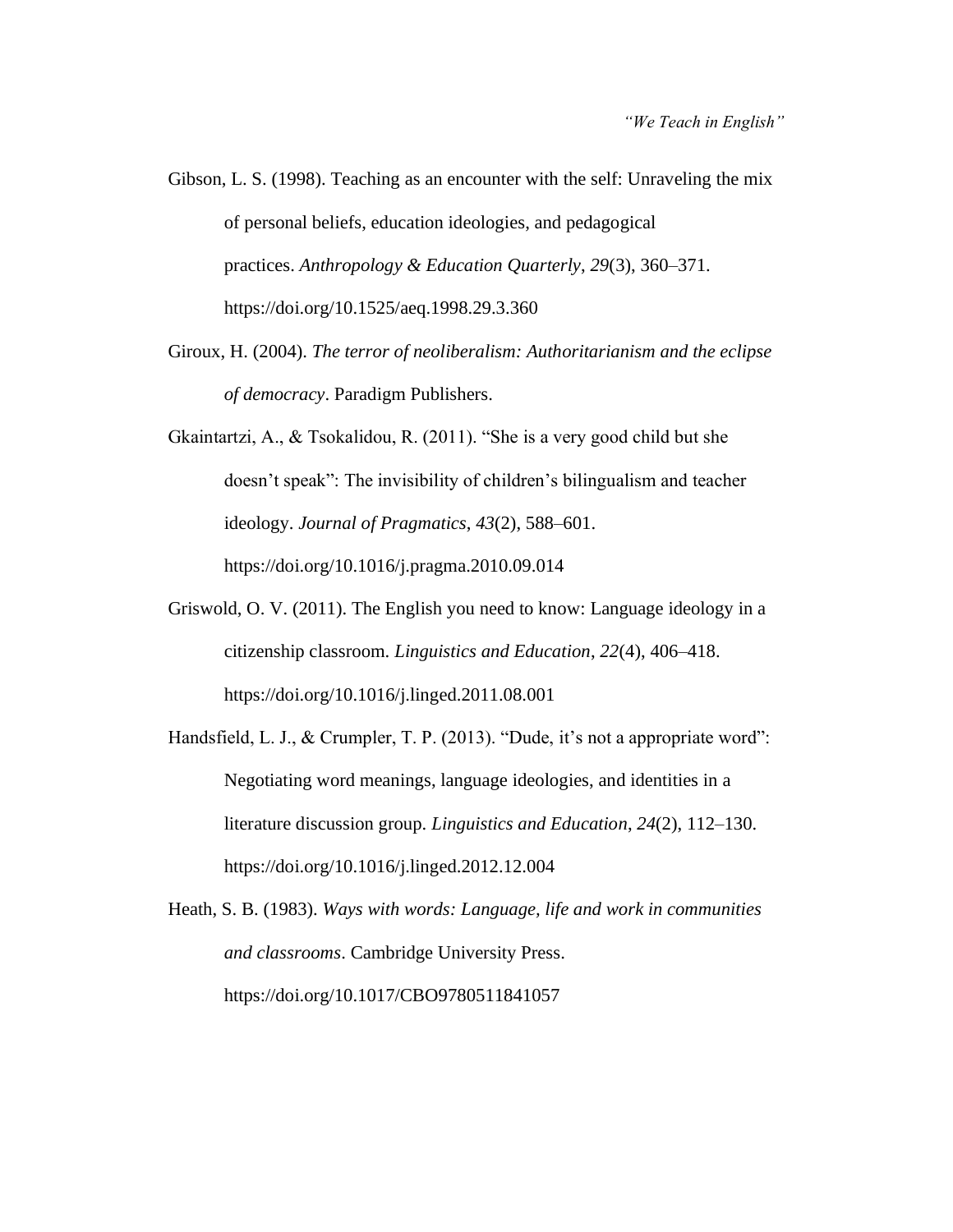- Heller, M. (Ed.). (2010). *Codeswitching: Anthropological and sociolinguistic perspectives*. Walter de Gruyter.
- Hertzberg, M. (1998). Having arrived: Dimensions of educational success in a transitional newcomer school. *Anthropology & Education Quarterly*, *29*(4), 391*–*418.<https://doi.org/10.1525/aeq.1998.29.4.391>
- Hoffman, J., & Pearson, P. D. (2000). Reading teacher education in the next millennium: What your grandmother's teacher didn't know that your granddaughter's teacher should. *Reading Research Quarterly*, *35*(1), 28*–* 44.<https://doi.org/10.1598/RRQ.35.1.3>
- Hornberger, N. H. (1988). Language ideology in Quechua communities of Puno, Peru. *Anthropological Linguistics*, *30*(2), 214*–*235.
- Hornberger, N. H. (1998). Language policy, language education, language rights: Indigenous, immigrant, and international perspectives. *Language in Society*, *27*(4), 439*–*458.<https://doi.org/10.1017/S0047404500020182>
- Howard, R. (2007). *Por los linderos de la lengua: Ideologías lingüísticas en los Andes*. Instituto de Estudios Peruanos/Instituto Francés de Estudios Andinos/Pontificia Universidad Católica del Perú-Fondo.
- Johnson, A. W. (2009). *Objectifying measures: The dominance of high-stakes testing and the politics of schooling*. Temple University Press. <https://doi.org/10.1016/j.radmeas.2009.10.080>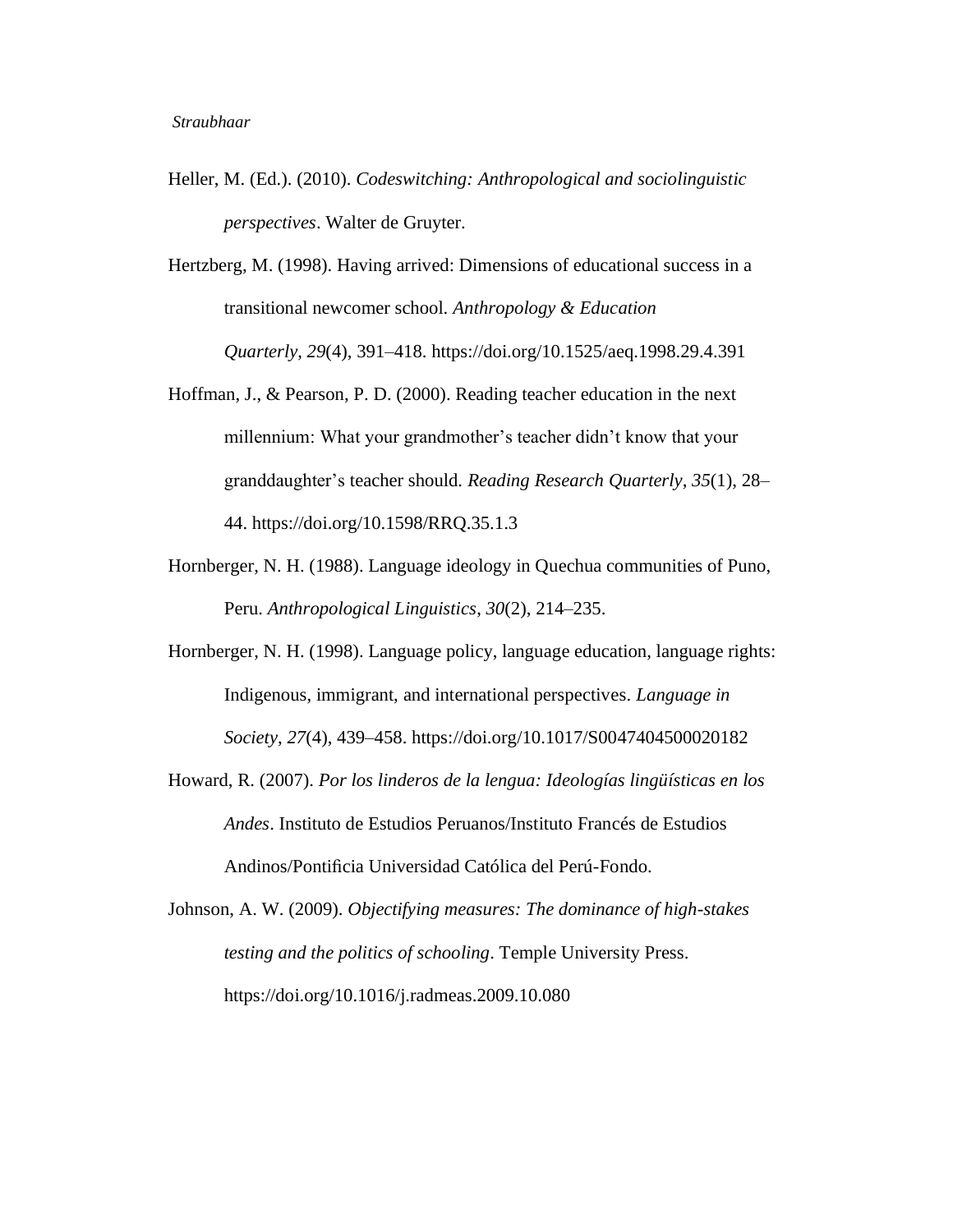Kroskrity, P. (2010). Language ideologies: Evolving perspectives. In J.O. Östman, J. Verschueren, & J. Jaspers (Eds.), *Handbook of pragmatics highlights: Society and language use* (pp. 192*–*211). John Benjamins.

- LaDousa, C. (2010). On mother and other tongues: Sociolinguistics, schools, and language ideology in northern India. *Language Sciences*, *32*(6), 602*–*614. <https://doi.org/10.1016/j.langsci.2010.08.001>
- Leung, G., & Uchikoshi, Y. (2012). Relationships among language ideologies, family language policies, and children's language achievement: A look at Cantonese-English bilinguals in the U.S. *Bilingual Research Journal*, *35*(3), 294*–*313.<https://doi.org/10.1080/15235882.2012.731588>
- McNeil, L. (2002). *Contradictions of school reform: Educational costs of standardized testing*. Routledge.<https://doi.org/10.4324/9780203900451>
- Menken, K. (2008). *English learners left behind: Standardized testing as language policy*. Multilingual Matters.

<https://doi.org/10.21832/9781853599996>

- Milroy, L. (2000). Britain and the United States: Two nations divided by the same language (and different language ideologies). *Journal of Linguistic Anthropology*, *10*(1), 56*–*89.<https://doi.org/10.1525/jlin.2000.10.1.56>
- National Center for Education Statistics. (2019). *The condition of education*. U.S. Department of Education.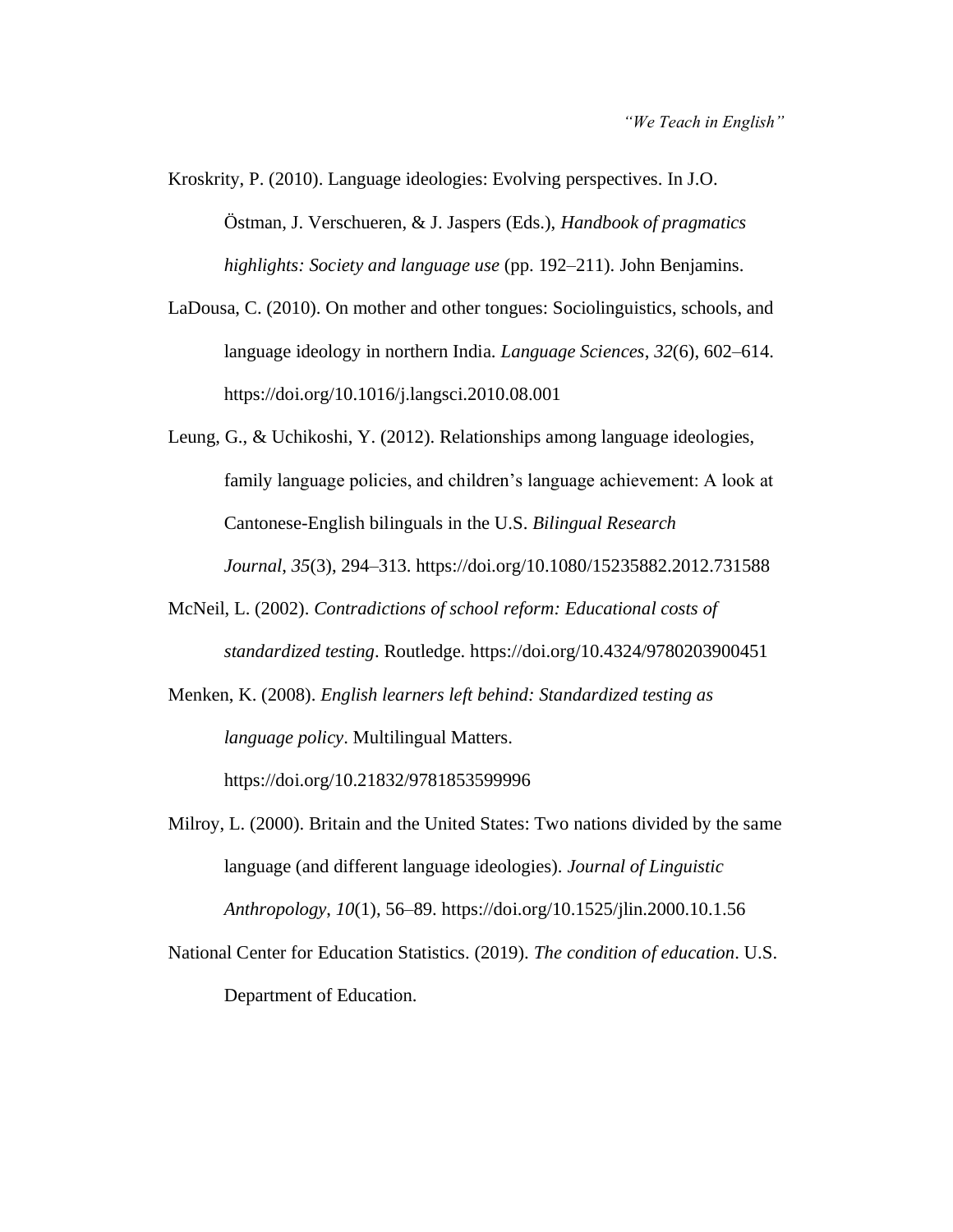- Pennington, J. L. (2004). *The colonization of literacy education: A story of reading in one elementary school*. Peter Lang.
- Pujolar, J. (2010). Immigration and language education in Catalonia: Between national and social agendas. *Linguistics and Education*, *21*(3), 229*–*243. <https://doi.org/10.1016/j.linged.2009.10.004>
- Razfar, A. (2006). Language ideologies in practice: Repair and classroom discourse. *Linguistics and Education*, *16*(4), 404*–*424. <https://doi.org/10.1016/j.linged.2006.04.001>
- Razfar, A. (2012). Narrating beliefs: A language ideologies approach to teacher beliefs. *Anthropology & Education Quarterly*, *43*(1), 61*–*81. <https://doi.org/10.1111/j.1548-1492.2011.01157.x>
- Salinas, C. S. (2007). The cultural politics of the Texas educational reform agenda: Examining who gets what, when, and how. *Anthropology & Education Quarterly*, *38*(1), 42*–*56. <https://doi.org/10.1525/aeq.2007.38.1.42>
- Schmidt, R. (2007). Defending English in an English dominant world: The ideology of the "Official English" movement in the United States. In A. Duchene & M. Heller (Eds.), *Discourses of Endangerment* (pp. 197*–*215). Continuum.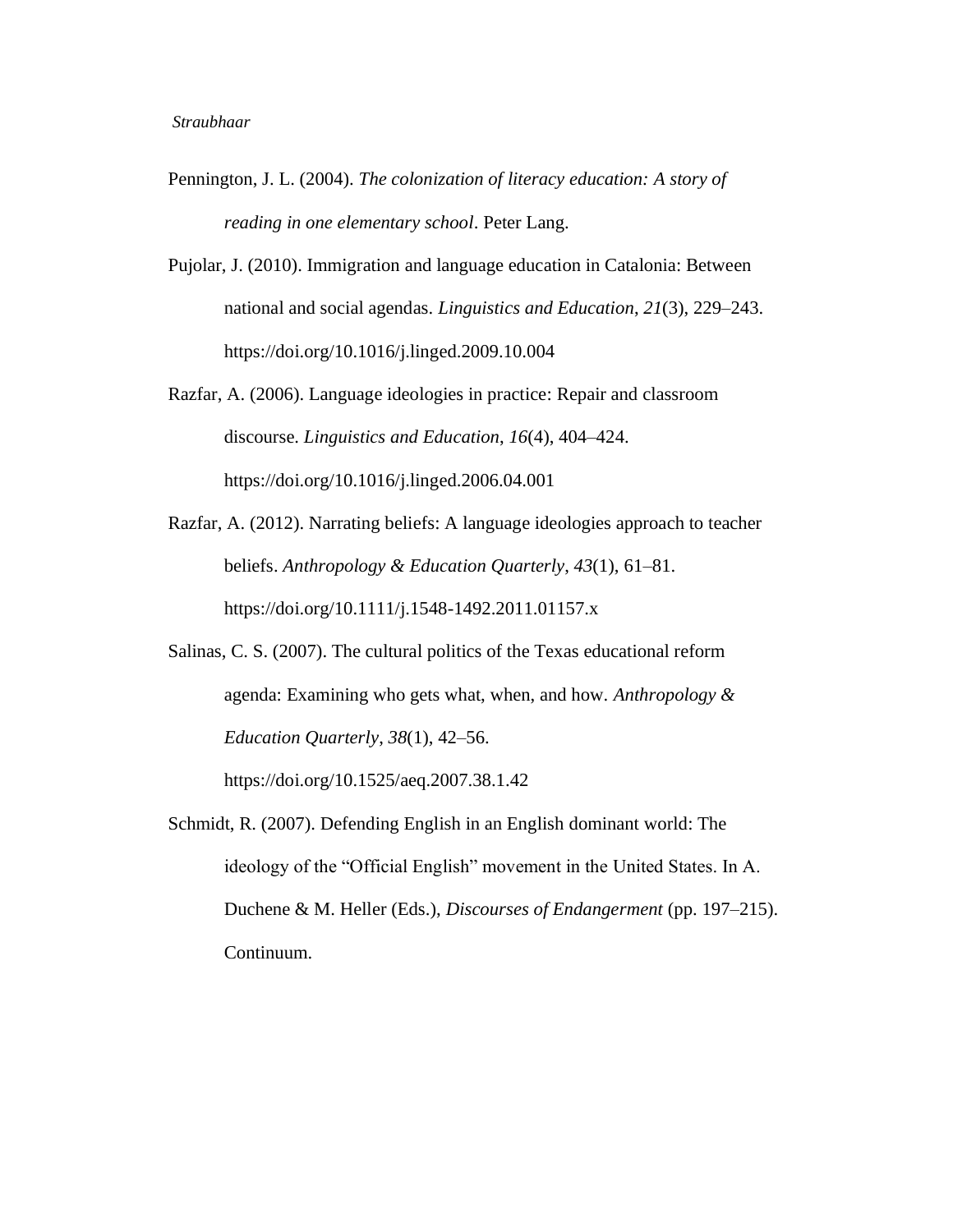Shannon, S.M. (1999). The debate on bilingual education in the U.S.: Language ideology as reflected in the practice of bilingual teachers. In J. Bommaert (Ed.), *Language ideological debates* (pp. 171*–*200). Mouton de Gruyter.

Siegel, J. (2006). Language ideologies and the education of speakers of marginalized language varieties: Adopting a critical awareness approach. *Linguistics and Education*, *17*(2), 157*–*174. <https://doi.org/10.1016/j.linged.2006.08.002>

- Silverstein, M. (1979). Language structure and linguistic ideology. In P. R. Clyne, W. Hanks, & C. L. Hofbauer (Eds.), *The elements: A parasession on units and levels* (pp. 193*–*247). Chicago Linguistics Society.
- Silverstein, M. (1996). Monoglot, a standard in America: Standardization and metaphors of linguistic hegemony. In D. Brenneis & R. K. S. Macaulay (Eds.), *The matrix of language: Contemporary linguistic anthropology* (pp. 284*–*306). Westview Press.
- Sloan, K. (2006). Teacher identity and agency in school worlds: Beyond the all‐good/all‐bad discourse on accountability‐explicit curriculum policies. *Curriculum Inquiry*, *36*(2), 119*–*152. <https://doi.org/10.1111/j.1467-873X.2006.00350.x>
- Sloan, K. (2007). High-stakes accountability, minority youth, and ethnography: Assessing the multiple effects. *Anthropology & Education Quarterly*, *38*(1), 24–41. <https://doi.org/10.1525/aeq.2007.38.1.24>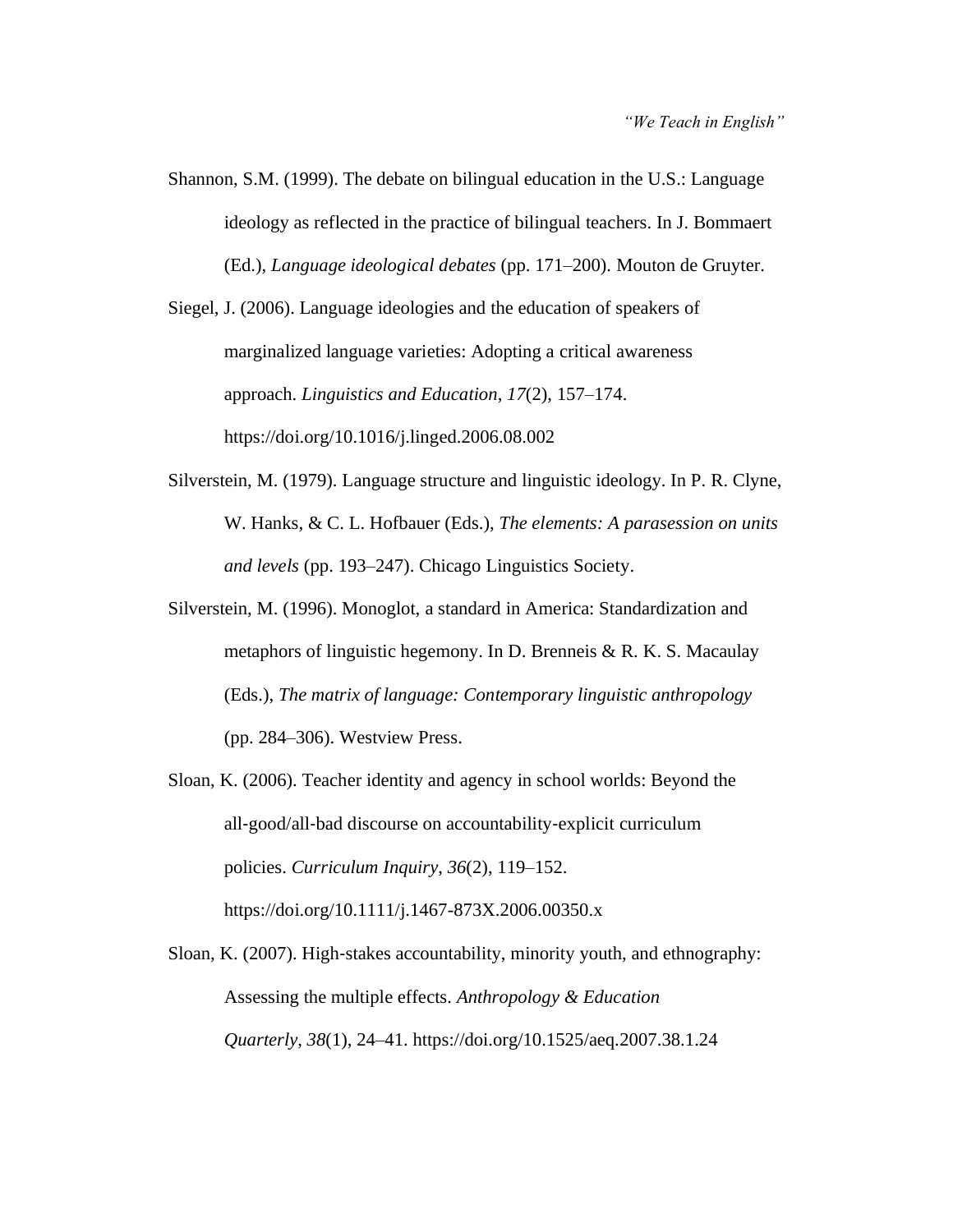Sloan, K. (2008). The expanding educational services sector: Neoliberalism and the corporatization of curriculum at the local level in the U.S. *Journal of Curriculum Studies*, *40*(5), 555*–*578. <https://doi.org/10.1080/00220270701784673>

Smith, M. L. (1991). Put to the test: The effects of external testing on teachers. *Educational Researcher*, *20*(5), 8*–*11. [https://doi.org/10.3102/0013189X020005008](https://doi.org/10.3102%2F0013189X020005008)

- Stritikus, T. (2002). *Immigrant children and the politics of English-only: Views from the classroom*. LFB Scholarly Publishing.
- Talmy, S. (2009). A very important lesson: Respect and the socialization of order(s) in high school ESL. *Linguistics and Education*, *20*(3), 235*–*253. <https://doi.org/10.1016/j.linged.2008.10.002>
- Texas Education Agency. (2011). *Educator guide to TELPAS: Grades K–12*. Texas Education Agency.
- Valenzuela, A., Sun, W. L., Germain, E., & Barnes, M. (2015). *High-stakes accountability in Texas reconsidered*. Texas Center for Education Policy.
- Watson, K. (2007). Language, education and ethnicity: Whose rights will prevail in an age of globalisation? *International Journal of Educational Development*, *27*(3), 252*–*265. <https://doi.org/10.1016/j.ijedudev.2006.10.015>